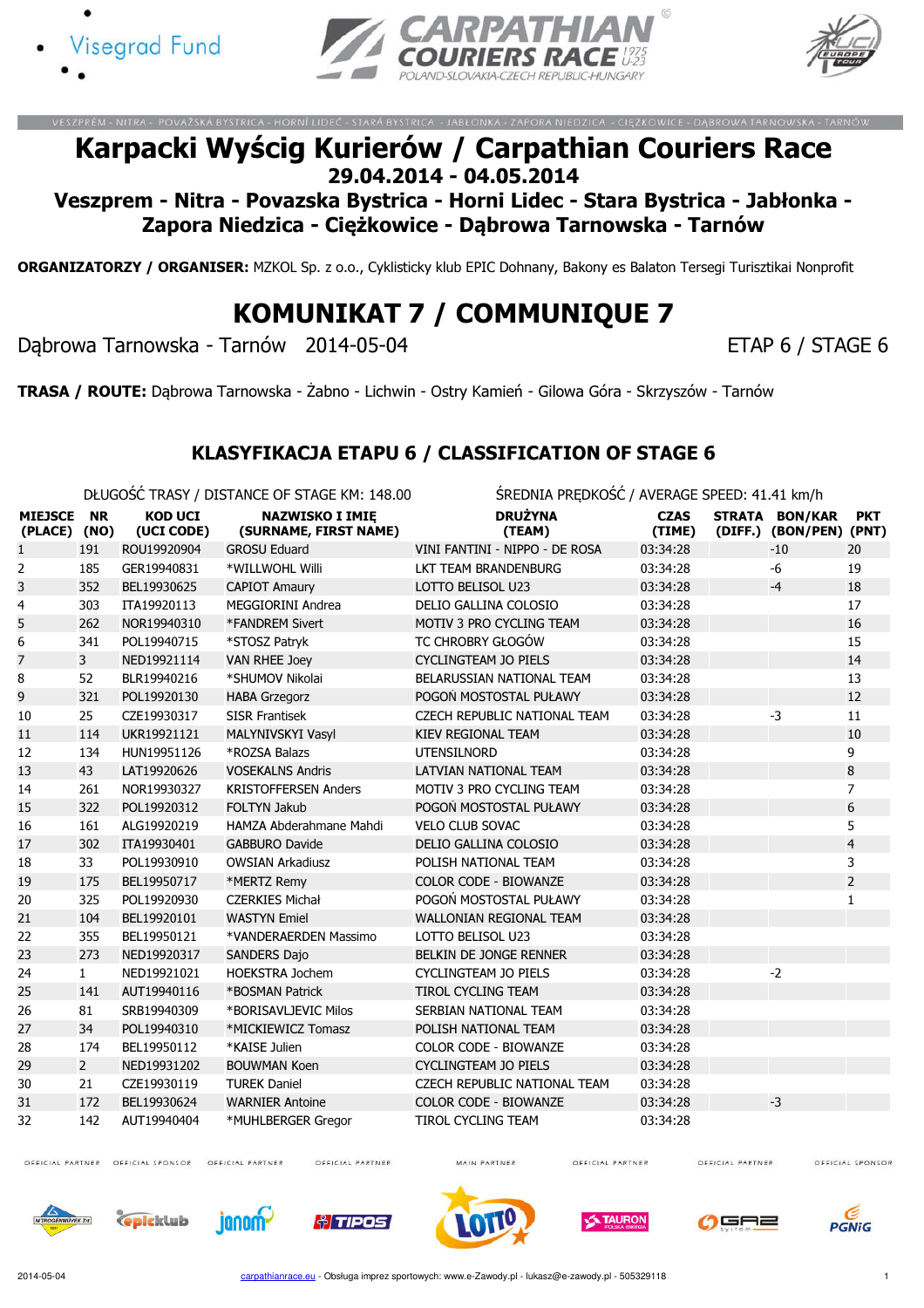- · Visegrad Fund
	-

 $\bullet$ 





|    |                |             |                           | VESZPRÉM - NITRA - POVAŽSKÁ BYSTRICA - HORNÍ LIDEČ - STARÁ BYSTRICA - JABŁONKA - ZAPORA NIEDZICA - CIEŻKOWICE - DABROWA TARNOWSKA - TARNÓW |          |         |  |
|----|----------------|-------------|---------------------------|--------------------------------------------------------------------------------------------------------------------------------------------|----------|---------|--|
| 33 | 271            | NED19940507 | *BOS Maikel               | BELKIN DE JONGE RENNER                                                                                                                     | 03:34:28 |         |  |
| 34 | 42             | LAT19940818 | *NEILANDS Kristis         | LATVIAN NATIONAL TEAM                                                                                                                      | 03:34:28 |         |  |
| 35 | 173            | BEL19930828 | <b>DELFOSSE Florent</b>   | COLOR CODE - BIOWANZE                                                                                                                      | 03:34:28 |         |  |
| 36 | $\overline{4}$ | NED19930815 | <b>BRUSSELMAN Twan</b>    | CYCLINGTEAM JO PIELS                                                                                                                       | 03:34:28 |         |  |
| 37 | 225            | GER19920128 | <b>MEIER Aleksander</b>   | <b>GEBRUDER WEISS - OBERNDORFER</b>                                                                                                        | 03:34:28 |         |  |
| 38 | 145            | AUT19950121 | *WACHTER Alexander        | TIROL CYCLING TEAM                                                                                                                         | 03:34:28 |         |  |
| 39 | 31             | POL19940105 | *REKITA Szymon            | POLISH NATIONAL TEAM                                                                                                                       | 03:34:28 | $-2$    |  |
| 40 | 265            | NOR19941012 | *LUNDER Nikolai Tefre     | MOTIV 3 PRO CYCLING TEAM                                                                                                                   | 03:34:28 |         |  |
| 41 | 244            | POL19940301 | *KASPERKIEWICZ Przemysław | <b>BAUKNECHT AUTHOR</b>                                                                                                                    | 03:34:28 |         |  |
| 42 | 384            | POL19940719 | *KUCHAREK Adrian          | TKK PACIFIC TORUŃ                                                                                                                          | 03:34:28 |         |  |
| 43 | 382            | POL19920116 | <b>WARCHOŁ Bartosz</b>    | <b>TKK PACIFIC TORUN</b>                                                                                                                   | 03:34:28 |         |  |
| 44 | 344            | POL19931217 | <b>KASPEREK Michał</b>    | TC CHROBRY GŁOGÓW                                                                                                                          | 03:34:28 |         |  |
| 45 | 102            | BEL19931205 | <b>CONVENS Louis</b>      | WALLONIAN REGIONAL TEAM                                                                                                                    | 03:34:28 |         |  |
| 46 | 24             | CZE19950531 | *SCHLEGEL Michal          | CZECH REPUBLIC NATIONAL TEAM                                                                                                               | 03:34:28 |         |  |
| 47 | 74             | UKR19930909 | SHEVTCHUK Roman           | UKRAINIAN NATIONAL TEAM                                                                                                                    | 03:34:28 |         |  |
| 48 | 53             | BLR19951009 | *STROKAV Vasili           | BELARUSSIAN NATIONAL TEAM                                                                                                                  | 03:34:28 |         |  |
| 49 | 184            | GER19940919 | *SOBALLA Carl             | <b>LKT TEAM BRANDENBURG</b>                                                                                                                | 03:34:28 |         |  |
| 50 | 91             | RUS19950105 | *ROZIN Sergei             | <b>RUSSIAN NATIONAL TEAM</b>                                                                                                               | 03:34:28 |         |  |
| 51 | 22             | CZE19930823 | <b>CHLUPAC Dominik</b>    | CZECH REPUBLIC NATIONAL TEAM                                                                                                               | 03:34:28 |         |  |
| 52 | 83             | SRB19940506 | *STEFANOVIC Stefan        | SERBIAN NATIONAL TEAM                                                                                                                      | 03:34:28 |         |  |
| 53 | 224            | AUT19920526 | <b>KUEN Maximilian</b>    | <b>GEBRUDER WEISS - OBERNDORFER</b>                                                                                                        | 03:34:28 |         |  |
| 54 | 385            | POL19930108 | <b>FRANCZAK Wojciech</b>  | TKK PACIFIC TORUŃ                                                                                                                          | 03:34:28 |         |  |
| 55 | 374            | GER19920129 | <b>WOTSCHKE Sebastian</b> | <b>KED - STEVENS TEAM BERLIN</b>                                                                                                           | 03:34:28 |         |  |
| 56 | 35             | POL19951124 | *PAWLAK Tobiasz           | POLISH NATIONAL TEAM                                                                                                                       | 03:34:28 |         |  |
| 57 | 251            | SVK19940112 | *BASKA Erik               | <b>DUKLA TRENCIN TREK</b>                                                                                                                  | 03:34:28 |         |  |
| 58 | 333            | POL19950422 | *KASPERKIEWICZ Maciej     | TELECOM GIMEX                                                                                                                              | 03:34:28 |         |  |
| 59 | 181            | GER19950109 | *SCHULZE Julian           | LKT TEAM BRANDENBURG                                                                                                                       | 03:34:28 |         |  |
| 60 | 264            | NOR19940501 |                           | MOTIV 3 PRO CYCLING TEAM                                                                                                                   | 03:34:28 |         |  |
| 61 | 354            | NZL19940101 | *KLEIVEN Njal Eivind      | LOTTO BELISOL U23                                                                                                                          | 03:34:28 |         |  |
|    |                |             | *MCCORMICK Hayden         |                                                                                                                                            |          |         |  |
| 62 | 111            | UKR19921118 | POLIKARPOV Mokhailo       | KIEV REGIONAL TEAM                                                                                                                         | 03:34:28 |         |  |
| 63 | 115            | UKR19920222 | <b>KASIANOV Oleksii</b>   | KIEV REGIONAL TEAM                                                                                                                         | 03:34:28 |         |  |
| 64 | 373            | GER19941228 | *KRETSCHY Florian         | KED - STEVENS TEAM BERLIN                                                                                                                  | 03:34:28 |         |  |
| 65 | 372            | GER19931228 | <b>BEYER Maximilian</b>   | KED - STEVENS TEAM BERLIN                                                                                                                  | 03:34:28 |         |  |
| 66 | 152            | POL19931118 | <b>KOTT Konrad</b>        | WIBATECH FUJI ŻORY                                                                                                                         | 03:34:28 |         |  |
| 67 | 331            | POL19950402 | *TALAGA Patryk            | <b>TELECOM GIMEX</b>                                                                                                                       | 03:34:28 |         |  |
| 68 | 335            | COL19930704 | <b>RIOS Cristian</b>      | TELECOM GIMEX                                                                                                                              | 03:34:28 | $-1$    |  |
| 69 | 353            | BEL19920203 | <b>CRAEGHS Maarten</b>    | LOTTO BELISOL U23                                                                                                                          | 03:34:28 |         |  |
| 70 | 101            | BEL19930919 | CARNEVALI Jean-Albert     | WALLONIAN REGIONAL TEAM                                                                                                                    | 03:34:28 |         |  |
| 71 | 143            | AUT19950304 | *SCHIPFLINGER Florian     | TIROL CYCLING TEAM                                                                                                                         | 03:34:28 |         |  |
| 72 | 133            | HUN19950425 | *LENGYEL Zoltan           | UTENSILNORD                                                                                                                                | 03:34:28 |         |  |
| 73 | 221            | AUT19931104 | <b>GOGL Michael</b>       | <b>GEBRUDER WEISS - OBERNDORFER</b>                                                                                                        | 03:34:28 |         |  |
| 74 | 332            | POL19950217 | *BROŻYNA Piotr            | TELECOM GIMEX                                                                                                                              | 03:34:28 |         |  |
| 75 | 323            | POL19930604 | JEZIORSKI Rafał           | POGOŃ MOSTOSTAL PUŁAWY                                                                                                                     | 03:34:28 |         |  |
| 76 | 371            | GER19930107 | <b>DONATH Felix</b>       | KED - STEVENS TEAM BERLIN                                                                                                                  | 03:34:28 |         |  |
| 77 | 93             | RUS19930713 | SHAYMURATOV Artur         | <b>RUSSIAN NATIONAL TEAM</b>                                                                                                               | 03:34:28 |         |  |
| 78 | 105            | BEL19930128 | TOUQUET Joren             | WALLONIAN REGIONAL TEAM                                                                                                                    | 03:34:28 |         |  |
| 79 | 82             | SRB19930423 | DANILOVIC Marko           | SERBIAN NATIONAL TEAM                                                                                                                      | 03:34:28 |         |  |
| 80 | 343            | POL19930220 | <b>KRAKOWIAK Norbert</b>  | TC CHROBRY GŁOGÓW                                                                                                                          | 03:34:28 |         |  |
| 81 | 305            | ITA19920118 | <b>BIANCHINI Paolo</b>    | DELIO GALLINA COLOSIO                                                                                                                      | 03:34:28 |         |  |
| 82 | 32             | POL19950406 | *SZELĄG Gracjan           | POLISH NATIONAL TEAM                                                                                                                       | 03:34:28 |         |  |
| 83 | 23             | CZE19930209 | <b>HAMPL Petr</b>         | CZECH REPUBLIC NATIONAL TEAM                                                                                                               | 03:34:28 |         |  |
| 84 | 171            | BEL19930901 | <b>KERF Jerome</b>        | COLOR CODE - BIOWANZE                                                                                                                      | 03:34:28 | $-1$    |  |
| 85 | 351            | GBR19920103 | <b>MCLAY Daniel</b>       | LOTTO BELISOL U23                                                                                                                          | 03:34:28 |         |  |
| 86 | 15             | SVK19940717 | *GLAJZA Ondrej            | SLOVAKIAN NATIONAL TEAM                                                                                                                    | 03:36:33 | $+2:05$ |  |
| 87 | 45             | LAT19941211 | *BEITANS Krisjanis        | LATVIAN NATIONAL TEAM                                                                                                                      | 03:40:41 | $+6:13$ |  |

OFFICIAL PARTNER OFFICIAL SPONSOR OFFICIAL PARTNER

OFFICIAL PARTNER

MAIN PARTNER

OFFICIAL PARTNER

OFFICIAL PARTNER OFFICIAL SPONSOR













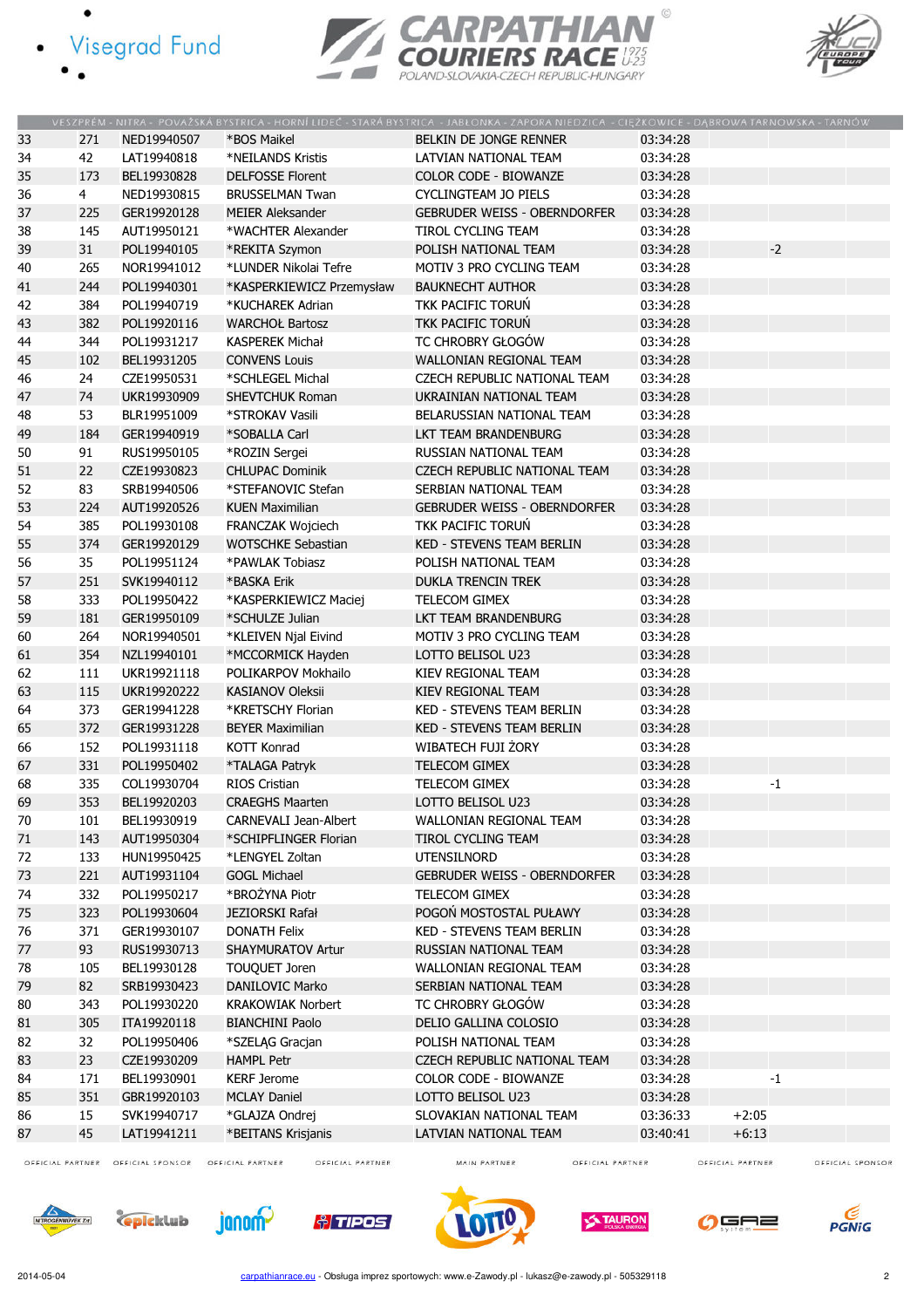- **Visegrad Fund** 
	-





|     |     |             |                       | VESZPREM - NITRA - POVAZSKA BYSTRICA - HORNI LIDEC - STARA BYSTRICA - JABŁONKA - ZAPORA NIEDZICA - CIĘZKOWICE - DĄBROWA TARNOWSKA - TARNOW |            |         |  |
|-----|-----|-------------|-----------------------|--------------------------------------------------------------------------------------------------------------------------------------------|------------|---------|--|
| 88  | 5   | NED19920314 | <b>REINDERS Elmar</b> | <b>CYCLINGTEAM JO PIELS</b>                                                                                                                | 03:40:41   | $+6:13$ |  |
| 89  | 193 | JPN19920108 | <b>KUROEDA Shiki</b>  | VINI FANTINI - NIPPO - DE ROSA                                                                                                             | 03:40:46   | $+6:18$ |  |
| 90  | 342 | POL19930212 | <b>ZAJAC Bartosz</b>  | TC CHROBRY GŁOGÓW                                                                                                                          | 03:40:46   | $+6:18$ |  |
| 91  | 292 | POL19920706 | <b>KORDUS Adam</b>    | TARNOVIA TARNOWO PODGÓRNE                                                                                                                  | 03:42:21   | $+7:53$ |  |
| 92  | 153 | POL19940608 | *JAROMIN Piotr        | WIBATECH FUJI ŻORY                                                                                                                         | 03:42:21   | $+7:53$ |  |
| 93  | 195 | JPN19930915 | <b>KOISHI Yuma</b>    | VINI FANTINI - NIPPO - DE ROSA                                                                                                             | 03:42:21   | $+7:53$ |  |
| 94  | 263 | NOR19940206 | *HAKENRUD Anders Lie  | MOTIV 3 PRO CYCLING TEAM                                                                                                                   | 03:42:45   | $+8:17$ |  |
| 95  | 72  | UKR19950302 | *KREMINSKYI Vladyslav | UKRAINIAN NATIONAL TEAM                                                                                                                    | 03:43:53   | $+9:25$ |  |
| 96  | 304 | ITA19941225 | *MARONESE Marco       | DELIO GALLINA COLOSIO                                                                                                                      | 03:43:53   | $+9:25$ |  |
| 97  | 41  | LAT19921029 | <b>LIEPINS Emils</b>  | LATVIAN NATIONAL TEAM                                                                                                                      | 03:43:53   | $+9:25$ |  |
| 98  | 275 | NED19940821 | *VERHOEVEN Mike       | BELKIN DE JONGE RENNER                                                                                                                     | 03:43:53   | $+9:25$ |  |
| 99  | 164 | ALG19931016 | <b>MERDJ Hamza</b>    | <b>VELO CLUB SOVAC</b>                                                                                                                     | 03:43:53   | $+9:25$ |  |
| 100 | 92  | RUS19940704 | *STEPANOV Aleksandr   | RUSSIAN NATIONAL TEAM                                                                                                                      | 03:43:53   | $+9:25$ |  |
| 101 | 252 | SVK19940630 | *DASKO Mario          | <b>DUKLA TRENCIN TREK</b>                                                                                                                  | 03:43:53   | $+9:25$ |  |
| 102 | 144 | AUT19940127 | *SCHULTUS Patric      | <b>TIROL CYCLING TEAM</b>                                                                                                                  | 03:43:53   | $+9:25$ |  |
| 103 | 301 | ITA19920316 | <b>GALLIO Giacomo</b> | DELIO GALLINA COLOSIO                                                                                                                      | 03:43:57   | $+9:29$ |  |
| 104 | 113 | UKR19920928 | <b>BUZYLE Roman</b>   | KIEV REGIONAL TEAM                                                                                                                         | 03:43:57   | $+9:29$ |  |
|     | 231 | SVK19941210 | *KOVACIK Juraj        | EPIC JANOM GREENWAY                                                                                                                        | <b>DNF</b> |         |  |
|     | 232 | SVK19930125 | CHALUPCIK Jan         | EPIC JANOM GREENWAY                                                                                                                        | <b>DNF</b> |         |  |
|     | 291 | POL19941004 | *HERCOG Jakub         | TARNOVIA TARNOWO PODGÓRNE                                                                                                                  | <b>DNF</b> |         |  |
|     | 314 | NED19950916 | *COSTER Kevin         | CYCLINGTEAM DE IJSSELSTREEK                                                                                                                | <b>DNF</b> |         |  |
|     | 345 | POL19940602 | *SUCHECKI Krzysztof   | TC CHROBRY GŁOGÓW                                                                                                                          | <b>DNF</b> |         |  |
|     | 183 | GER19930625 | <b>KOCH Janas</b>     | LKT TEAM BRANDENBURG                                                                                                                       | <b>DNS</b> |         |  |
|     | 223 | CZE19920401 | <b>KOUDELA Tomas</b>  | <b>GEBRUDER WEISS - OBERNDORFER</b>                                                                                                        | <b>DNS</b> |         |  |
|     | 381 | POL19951004 | *PALUTA Michał        | <b>TKK PACIFIC TORUN</b>                                                                                                                   | <b>DNS</b> |         |  |

#### ZAWODNICY / RIDERS WYSTARTOWAŁO / STARTING 109 UKOŃCZYŁO / FINISHING 104 POZA LIMITEM / OUT OF TIME LIMITS 0 ZDYSKWALIFIKOWANO / DISQUALIFICATE 0

### KLASYFIKACJA DRUŻYNOWA ETAPU 6 / TEAM CLASSIFICATION OF STAGE 6

| <b>MIEJSCE</b> | KOD UCI<br>(PLACE) (UCI CODE) | <b>DRUŽYNA</b><br>(TEAM)     | <b>KRAJ</b><br>(COUNTRY) | <b>CZAS</b><br>(TIME) | <b>STRATA</b><br>(DIFF.) |
|----------------|-------------------------------|------------------------------|--------------------------|-----------------------|--------------------------|
| 1              | <b>PMP</b>                    | POGOŃ MOSTOSTAL PUŁAWY       | <b>POL</b>               | 10:43:24              |                          |
| 2              | <b>MPC</b>                    | MOTIV 3 PRO CYCLING TEAM     | <b>NOR</b>               | 10:43:24              |                          |
| 3              | CJP                           | CYCLINGTEAM JO PIELS         | <b>NED</b>               | 10:43:24              |                          |
| 4              | CCB                           | COLOR CODE - BIOWANZE        | BEL                      | 10:43:24              |                          |
| 5              | <b>POL</b>                    | POLISH NATIONAL TEAM         | POL.                     | 10:43:24              |                          |
| 6              | LBL                           | LOTTO BELISOL U23            | <b>BEL</b>               | 10:43:24              |                          |
| 7              | <b>CZE</b>                    | CZECH REPUBLIC NATIONAL TEAM | <b>CZE</b>               | 10:43:24              |                          |
| 8              | TIR.                          | TIROL CYCLING TEAM           | AUT                      | 10:43:24              |                          |
| 9              | DEL                           | DELIO GALLINA COLOSIO        | ITA                      | 10:43:24              |                          |
| 10             | <b>LKT</b>                    | LKT TEAM BRANDENBURG         | <b>GER</b>               | 10:43:24              |                          |
| 11             | CLG                           | TC CHROBRY GŁOGÓW            | POL.                     | 10:43:24              |                          |
| 12             | KIV                           | KIEV REGIONAL TEAM           | <b>UKR</b>               | 10:43:24              |                          |
| 13             | <b>WAL</b>                    | WALLONIAN REGIONAL TEAM      | <b>BEL</b>               | 10:43:24              |                          |
| 14             | <b>PAC</b>                    | TKK PACIFIC TORUŃ            | <b>POL</b>               | 10:43:24              |                          |
| 15             | <b>SRB</b>                    | SERBIAN NATIONAL TEAM        | <b>SRB</b>               | 10:43:24              |                          |
| 16             | <b>GWO</b>                    | GEBRUDER WEISS - OBERNDORFER | <b>AUT</b>               | 10:43:24              |                          |

OFFICIAL PARTNER

OFFICIAL SPONSOR



janom<sup>2</sup>

OFFICIAL PARTNER OFFICIAL SPONSOR OFFICIAL PARTNER

**C**picklub



OFFICIAL PARTNER



MAIN PARTNER



OFFICIAL PARTNER



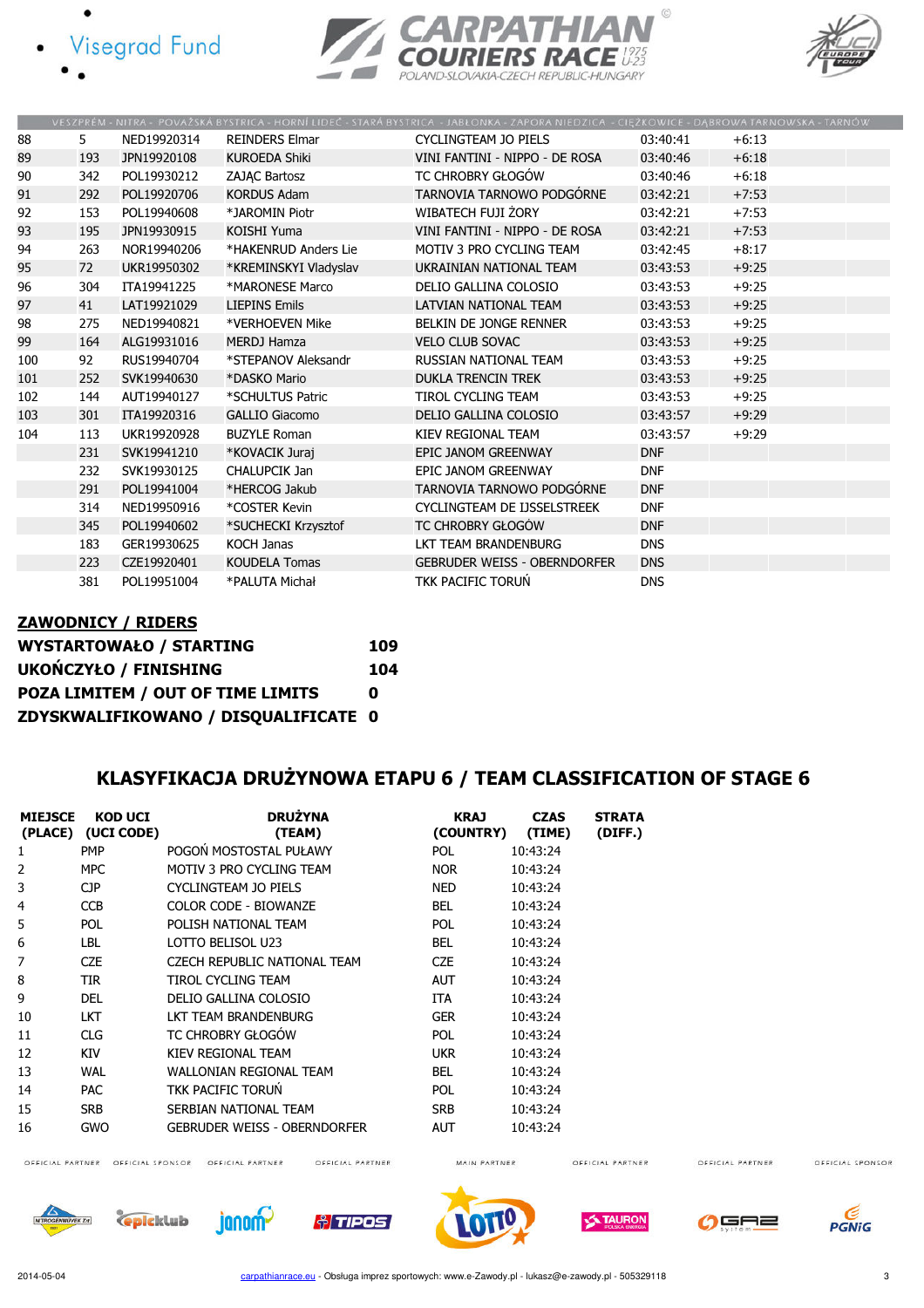





|    |            | VESZPRÉM - NITRA - POVAŽSKÁ BYSTRICA - HORNÍ LIDEČ - STARÁ BYSTRICA - JABŁONKA - ZAPORA NIEDZICA - CIĘŻKOWICE - DABROWA TARNOWSKA - TARNÓW |            |          |          |  |
|----|------------|--------------------------------------------------------------------------------------------------------------------------------------------|------------|----------|----------|--|
|    | KED.       | KED - STEVENS TEAM BERLIN                                                                                                                  | GER        | 10:43:24 |          |  |
| 18 | <b>TMG</b> | <b>TELECOM GIMEX</b>                                                                                                                       | <b>ESP</b> | 10:43:24 |          |  |
| 19 | LAT        | LATVIAN NATIONAL TEAM                                                                                                                      | LAT        | 10:49:37 | $+6:13$  |  |
| 20 | JOR.       | BELKIN DE JONGE RENNER                                                                                                                     | <b>NED</b> | 10:52:49 | $+9:25$  |  |
| 21 | <b>RUS</b> | RUSSIAN NATIONAL TEAM                                                                                                                      | <b>RUS</b> | 10:52:49 | $+9:25$  |  |
| 22 | VFN        | VINI FANTINI - NIPPO - DE ROSA                                                                                                             | JPN        | 10:57:35 | $+14:11$ |  |

## GÓRSKIE PREMIE NA ETAPIE 6 / MOUNTAIN PREMIUM ON STAGE 6

| 60 KM Lichwin  |                                  |                                                 |                                     |                |                                     |
|----------------|----------------------------------|-------------------------------------------------|-------------------------------------|----------------|-------------------------------------|
| <b>MIEJSCE</b> | <b>NUMER</b><br>(PLACE) (NUMBER) | <b>NAZWISKO I IMIE</b><br>(SURNAME, FIRST NAME) | <b>DRUŻYNA</b><br>(TEAM)            | <b>PKT</b>     | <b>BON/KAR</b><br>(POINT) (BON/PEN) |
| $\mathbf{1}$   | 343                              | Norbert Krakowiak                               | TC CHROBRY GŁOGÓW                   | 3              | $0s$ .                              |
| $\overline{2}$ | 3                                | Joey Van Rhee                                   | <b>CYCLINGTEAM JO PIELS</b>         | $\overline{2}$ | $0s$ .                              |
| 3              | 305                              | Paolo Bianchini                                 | DELIO GALLINA COLOSIO               | $\mathbf{1}$   | 0 s.                                |
| 73 KM Zalasowa |                                  |                                                 |                                     |                |                                     |
| <b>MIEJSCE</b> | <b>NUMER</b><br>(PLACE) (NUMBER) | <b>NAZWISKO I IMIĘ</b><br>(SURNAME, FIRST NAME) | <b>DRUŻYNA</b><br>(TEAM)            | <b>PKT</b>     | <b>BON/KAR</b><br>(POINT) (BON/PEN) |
| 1              | 343                              | Norbert Krakowiak                               | TC CHROBRY GŁOGÓW                   | 3              | $0s$ .                              |
| $\overline{2}$ | 305                              | Paolo Bianchini                                 | DELIO GALLINA COLOSIO               | 2              | 0 s.                                |
| 3              | 224                              | Maximilian Kuen                                 | <b>GEBRUDER WEISS - OBERNDORFER</b> | $\mathbf{1}$   | 0 s.                                |
|                | 87 KM Ostry Kamień               |                                                 |                                     |                |                                     |
| <b>MIEJSCE</b> | <b>NUMER</b><br>(PLACE) (NUMBER) | <b>NAZWISKO I IMIE</b><br>(SURNAME, FIRST NAME) | <b>DRUŻYNA</b><br>(TEAM)            | <b>PKT</b>     | <b>BON/KAR</b><br>(POINT) (BON/PEN) |
| 1              | 343                              | Norbert Krakowiak                               | TC CHROBRY GŁOGÓW                   | 3              | 0 s.                                |
| $\overline{2}$ | 3                                | Joey Van Rhee                                   | <b>CYCLINGTEAM JO PIELS</b>         | 2              | 0 s.                                |
| 3              | 4                                | Twan Brusselman                                 | <b>CYCLINGTEAM JO PIELS</b>         | $\mathbf{1}$   | 0 s.                                |
|                | 104 KM Gilowa Góra               |                                                 |                                     |                |                                     |
| <b>MIEJSCE</b> | <b>NUMER</b><br>(PLACE) (NUMBER) | <b>NAZWISKO I IMIĘ</b><br>(SURNAME, FIRST NAME) | <b>DRUŻYNA</b><br>(TEAM)            | <b>PKT</b>     | <b>BON/KAR</b><br>(POINT) (BON/PEN) |
| $\mathbf{1}$   | 343                              | Norbert Krakowiak                               | TC CHROBRY GŁOGÓW                   | 3              | 0 s.                                |
| 2              | $\overline{4}$                   | Twan Brusselman                                 | <b>CYCLINGTEAM JO PIELS</b>         | 2              | 0 s.                                |
| 3              | 224                              | Maximilian Kuen                                 | <b>GEBRUDER WEISS - OBERNDORFER</b> | $\mathbf{1}$   | 0 s.                                |
|                | 115 KM Wola Lubecka              |                                                 |                                     |                |                                     |
| <b>MIEJSCE</b> | <b>NUMER</b><br>(PLACE) (NUMBER) | <b>NAZWISKO I IMIE</b><br>(SURNAME, FIRST NAME) | <b>DRUŻYNA</b><br>(TEAM)            | <b>PKT</b>     | <b>BON/KAR</b><br>(POINT) (BON/PEN) |
| 1              | $\overline{4}$                   | Twan Brusselman                                 | <b>CYCLINGTEAM JO PIELS</b>         | 3              | 0 s.                                |
| $\overline{2}$ | 343                              | Norbert Krakowiak                               | TC CHROBRY GŁOGÓW                   | $\overline{2}$ | 0 s.                                |
| 3              | 354                              | Hayden McCormick                                | LOTTO BELISOL U23                   | 1              | $0s$ .                              |
| 123 KM Kokocz  |                                  |                                                 |                                     |                |                                     |
| <b>MIEJSCE</b> | <b>NUMER</b><br>(PLACE) (NUMBER) | <b>NAZWISKO I IMIE</b><br>(SURNAME, FIRST NAME) | <b>DRUŻYNA</b><br>(TEAM)            | <b>PKT</b>     | <b>BON/KAR</b><br>(POINT) (BON/PEN) |
| 1              | 224                              | Maximilian Kuen                                 | <b>GEBRUDER WEISS - OBERNDORFER</b> | 3              | 0 s.                                |
| 2              | 341                              | Patryk Stosz                                    | TC CHROBRY GŁOGÓW                   | $\overline{2}$ | $0s$ .                              |
| 3              | 23                               | Petr Hampl                                      | CZECH REPUBLIC NATIONAL TEAM        | 1              | 0 s.                                |

OFFICIAL PARTNER OFFICIAL SPONSOR OFFICIAL PARTNER

OFFICIAL PARTNER

MAIN PARTNER

OFFICIAL PARTNER

OFFICIAL PARTNER













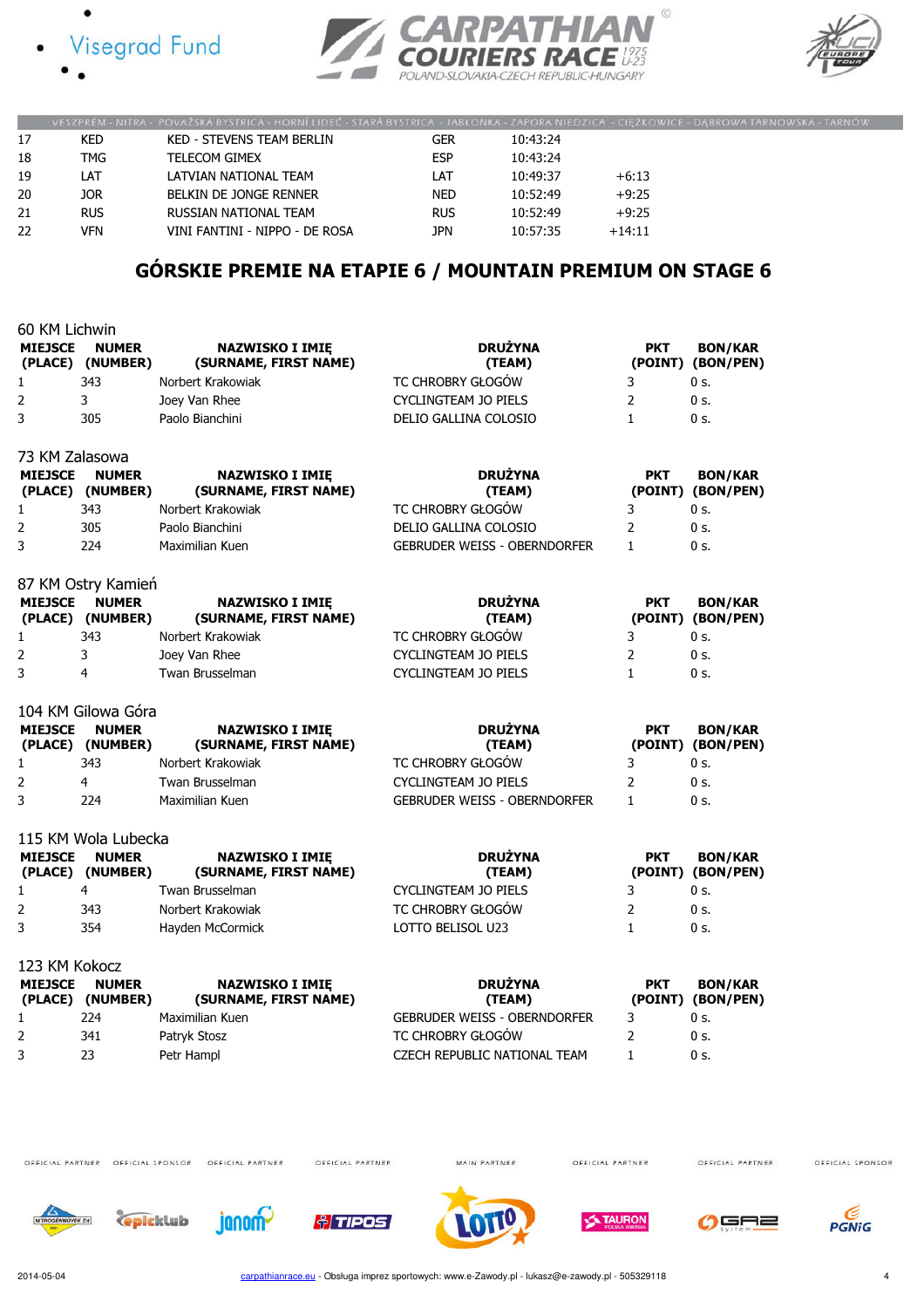





#### VESZPRÉM - NITRA - POVAŽSKÁ BYSTRICA - HORNÍ LIDEČ - STARÁ BYSTRICA - JABŁONKA - ZAPORA NIEDZICA - CIĘŻKOWICE - DĄBROWA TARNOWSKA - TARNÓW LOTNE PREMIE NA ETAPIE 6 / INTERMEDIATE SPRINTS ON STAGE 6

| 25 KM Zabno                       |                                                              |                                                 |                                               |                 |                                           |
|-----------------------------------|--------------------------------------------------------------|-------------------------------------------------|-----------------------------------------------|-----------------|-------------------------------------------|
| <b>MIEJSCE</b><br>(PLACE)         | <b>NUMER</b><br>(NUMBER)                                     | <b>NAZWISKO I IMIE</b><br>(SURNAME, FIRST NAME) | <b>DRUŻYNA</b><br>(TEAM)                      | <b>PKT</b>      | <b>BON/KAR</b><br>(POINT) (BON/PEN)       |
|                                   | 172                                                          | Antoine Warnier                                 | <b>COLOR CODE - BIOWANZE</b>                  |                 | $-3$ s.                                   |
| 2                                 |                                                              | Jochem Hoekstra                                 | CYCLINGTEAM JO PIELS                          |                 | $-2$ s.                                   |
| 3                                 | 171                                                          | Jerome Kerf                                     | COLOR CODE - BIOWANZE                         |                 | $-1$ s.                                   |
| <b>MIEJSCE</b><br>$\sqrt{N}$ acry | 139 KM Skrzyszów<br><b>NUMER</b><br><b><i>INILIMBERS</i></b> | <b>NAZWISKO I IMIE</b><br>CURBIANT FIRCT BLANES | <b>DRUŻYNA</b><br>$T$ $T$ $R$ $R$ $R$ $R$ $R$ | <b>PKT</b><br>T | <b>BON/KAR</b><br>$T$ $N$ $N$ $T$ $N$ $N$ |

| <b>MIEJSCE</b> | <b>NUMER</b><br>(PLACE) (NUMBER) | <b>NAZWISKO I IMIE</b><br>(SURNAME, FIRST NAME) | <b>DRUŻYNA</b><br>(TEAM)     | <b>PKT</b> | <b>BON/KAR</b><br>(POINT) (BON/PEN) |
|----------------|----------------------------------|-------------------------------------------------|------------------------------|------------|-------------------------------------|
|                | 25                               | <b>Frantisek Sisr</b>                           | CZECH REPUBLIC NATIONAL TEAM |            | $-3$ s.                             |
|                | 31                               | Szymon Rekita                                   | POLISH NATIONAL TEAM         |            | $-2$ s.                             |
|                | 335                              | Cristian Rios                                   | <b>TELECOM GIMEX</b>         |            | $-1$ s.                             |

### KLASYFIKACJA GENERALNA PO ETAPIE 6 / GENERAL CLASSIFICATION AFTER STAGE 6

DŁUGOŚĆ TRASY / DISTANCE OF STAGE KM: 692.00 ŚREDNIA PRĘDKOŚĆ / AVERAGE SPEED: 43 km/h

| <b>MIEJSCE</b><br>(PLACE) (NO) | <b>NR</b>      | <b>KOD UCI</b><br>(UCI CODE) | <b>NAZWISKO I IMIE</b><br>(SURNAME, FIRST NAME) | <b>DRUŻYNA</b><br>(TEAM)            | <b>CZAS</b><br>(TIME) | <b>STRATA</b><br>(DIFF.) |
|--------------------------------|----------------|------------------------------|-------------------------------------------------|-------------------------------------|-----------------------|--------------------------|
| 1                              | 142            | AUT19940404                  | *MUHLBERGER Gregor                              | <b>TIROL CYCLING TEAM</b>           | 16:05:40              |                          |
| 2                              | 191            | ROU19920904                  | <b>GROSU Eduard</b>                             | VINI FANTINI - NIPPO - DE ROSA      | 16:05:44              | $+4$                     |
| 3                              | 244            | POL19940301                  | *KASPERKIEWICZ Przemysław                       | <b>BAUKNECHT AUTHOR</b>             | 16:06:18              | $+38$                    |
| 4                              | $\overline{2}$ | NED19931202                  | <b>BOUWMAN Koen</b>                             | <b>CYCLINGTEAM JO PIELS</b>         | 16:06:20              | $+40$                    |
| 5                              | $\mathbf{1}$   | NED19921021                  | <b>HOEKSTRA Jochem</b>                          | <b>CYCLINGTEAM JO PIELS</b>         | 16:06:44              | $+1:04$                  |
| 6                              | 172            | BEL19930624                  | <b>WARNIER Antoine</b>                          | <b>COLOR CODE - BIOWANZE</b>        | 16:06:50              | $+1:10$                  |
| 7                              | 101            | BEL19930919                  | <b>CARNEVALI Jean-Albert</b>                    | WALLONIAN REGIONAL TEAM             | 16:06:53              | $+1:13$                  |
| 8                              | 21             | CZE19930119                  | <b>TUREK Daniel</b>                             | <b>CZECH REPUBLIC NATIONAL TEAM</b> | 16:07:07              | $+1:27$                  |
| 9                              | 382            | POL19920116                  | <b>WARCHOŁ Bartosz</b>                          | <b>TKK PACIFIC TORUŃ</b>            | 16:07:11              | $+1:31$                  |
| 10                             | 31             | POL19940105                  | *REKITA Szymon                                  | POLISH NATIONAL TEAM                | 16:07:16              | $+1:36$                  |
| 11                             | 25             | CZE19930317                  | <b>SISR Frantisek</b>                           | CZECH REPUBLIC NATIONAL TEAM        | 16:07:16              | $+1:36$                  |
| 12                             | 341            | POL19940715                  | *STOSZ Patryk                                   | TC CHROBRY GŁOGÓW                   | 16:07:22              | $+1:42$                  |
| 13                             | 24             | CZE19950531                  | *SCHLEGEL Michal                                | CZECH REPUBLIC NATIONAL TEAM        | 16:07:23              | $+1:43$                  |
| 14                             | 23             | CZE19930209                  | <b>HAMPL Petr</b>                               | CZECH REPUBLIC NATIONAL TEAM        | 16:07:24              | $+1:44$                  |
| 15                             | 354            | NZL19940101                  | *MCCORMICK Hayden                               | LOTTO BELISOL U23                   | 16:07:43              | $+2:03$                  |
| 16                             | 105            | BEL19930128                  | <b>TOUQUET Joren</b>                            | <b>WALLONIAN REGIONAL TEAM</b>      | 16:07:45              | $+2:05$                  |
| 17                             | 174            | BEL19950112                  | *KAISE Julien                                   | <b>COLOR CODE - BIOWANZE</b>        | 16:07:45              | $+2:05$                  |
| 18                             | 374            | GER19920129                  | <b>WOTSCHKE Sebastian</b>                       | KED - STEVENS TEAM BERLIN           | 16:07:46              | $+2:06$                  |
| 19                             | 22             | CZE19930823                  | <b>CHLUPAC Dominik</b>                          | CZECH REPUBLIC NATIONAL TEAM        | 16:07:48              | $+2:08$                  |
| 20                             | 184            | GER19940919                  | *SOBALLA Carl                                   | <b>LKT TEAM BRANDENBURG</b>         | 16:07:55              | $+2:15$                  |
| 21                             | 264            | NOR19940501                  | *KLEIVEN Njal Eivind                            | MOTIV 3 PRO CYCLING TEAM            | 16:07:59              | $+2:19$                  |
| 22                             | 81             | SRB19940309                  | *BORISAVLJEVIC Milos                            | SERBIAN NATIONAL TEAM               | 16:08:05              | $+2:25$                  |
| 23                             | 141            | AUT19940116                  | *BOSMAN Patrick                                 | TIROL CYCLING TEAM                  | 16:08:07              | $+2:27$                  |
| 24                             | 225            | GER19920128                  | <b>MEIER Aleksander</b>                         | <b>GEBRUDER WEISS - OBERNDORFER</b> | 16:08:13              | $+2:33$                  |
| 25                             | 115            | UKR19920222                  | <b>KASIANOV Oleksii</b>                         | KIEV REGIONAL TEAM                  | 16:08:17              | $+2:37$                  |
| 26                             | 224            | AUT19920526                  | <b>KUEN Maximilian</b>                          | <b>GEBRUDER WEISS - OBERNDORFER</b> | 16:08:19              | $+2:39$                  |
| 27                             | 353            | BEL19920203                  | <b>CRAEGHS Maarten</b>                          | LOTTO BELISOL U23                   | 16:08:27              | $+2:47$                  |
| 28                             | 102            | BEL19931205                  | <b>CONVENS Louis</b>                            | WALLONIAN REGIONAL TEAM             | 16:08:28              | $+2:48$                  |
| 29                             | 42             | LAT19940818                  | *NEILANDS Kristis                               | LATVIAN NATIONAL TEAM               | 16:08:34              | $+2:54$                  |
| 30                             | 352            | BEL19930625                  | <b>CAPIOT Amaury</b>                            | LOTTO BELISOL U23                   | 16:08:37              | $+2:57$                  |
| 31                             | 322            | POL19920312                  | <b>FOLTYN Jakub</b>                             | POGOŃ MOSTOSTAL PUŁAWY              | 16:08:43              | $+3:03$                  |
| 32                             | 82             | SRB19930423                  | DANILOVIC Marko                                 | SERBIAN NATIONAL TEAM               | 16:08:45              | $+3:05$                  |

OFFICIAL PARTNER OFFICIAL SPONSOR OFFICIAL PARTNER

OFFICIAL PARTNER

**Al TIPOS** 

MAIN PARTNER

OFFICIAL PARTNER

OFFICIAL PARTNER













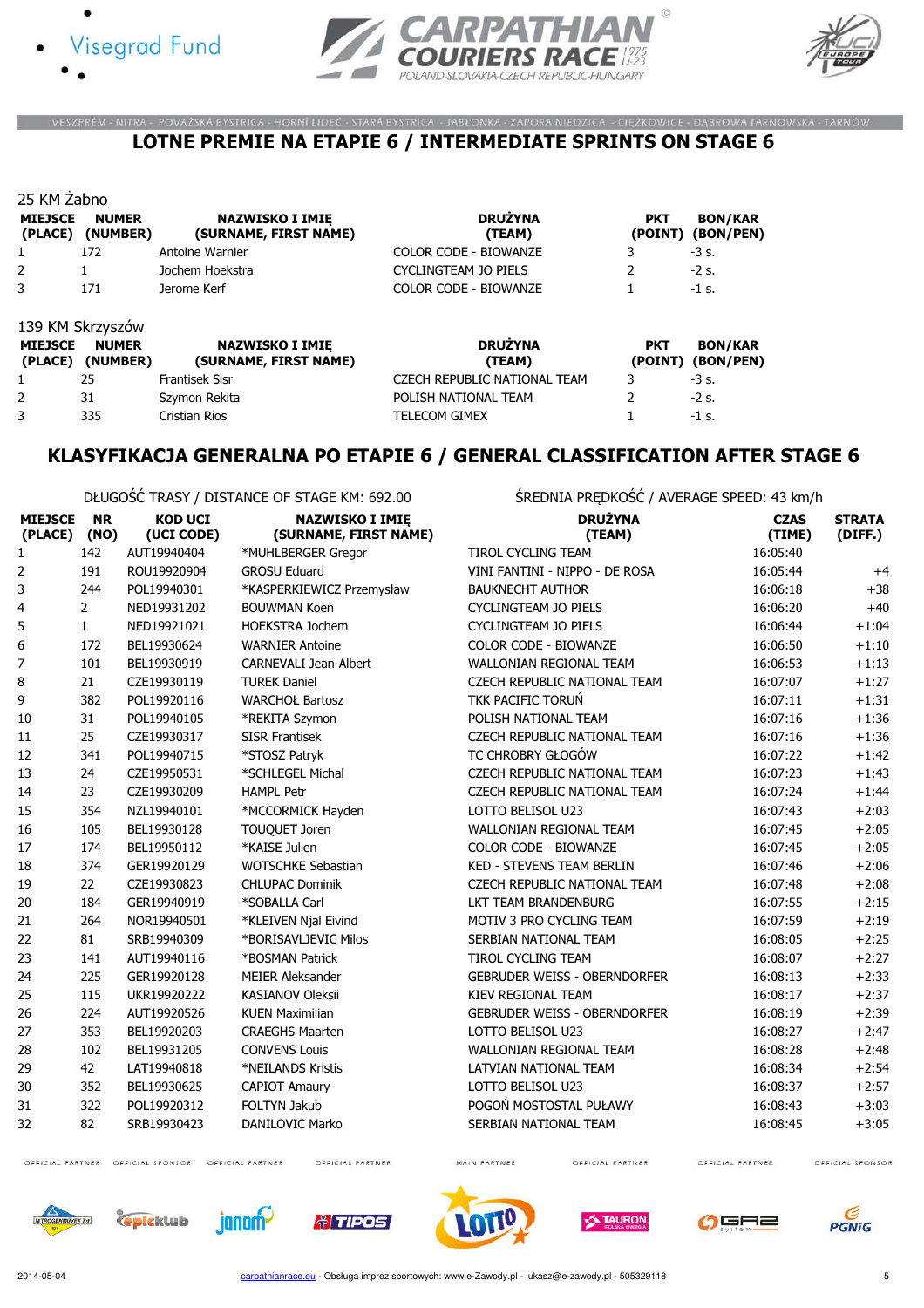- · Visegrad Fund
	-

 $\bullet$ 





|    |                  |                  |                             |                       |                           | VESZPRÉM - NITRA - POVAŽSKÁ BYSTRICA - HORNÍ LIDEČ - STARÁ BYSTRICA - JABŁONKA - ZAPORA NIEDZICA - CIĘŻKOWICE - DĄBROWA TARNOWSKA - TARNÓW |                  |                  |
|----|------------------|------------------|-----------------------------|-----------------------|---------------------------|--------------------------------------------------------------------------------------------------------------------------------------------|------------------|------------------|
| 33 | 302              | ITA19930401      | <b>GABBURO Davide</b>       |                       |                           | DELIO GALLINA COLOSIO                                                                                                                      | 16:08:47         | $+3:07$          |
| 34 | 221              | AUT19931104      | <b>GOGL Michael</b>         |                       |                           | <b>GEBRUDER WEISS - OBERNDORFER</b>                                                                                                        | 16:08:50         | $+3:10$          |
| 35 | 335              | COL19930704      | RIOS Cristian               |                       | TELECOM GIMEX             |                                                                                                                                            | 16:08:52         | $+3:12$          |
| 36 | 173              | BEL19930828      | <b>DELFOSSE Florent</b>     |                       |                           | COLOR CODE - BIOWANZE                                                                                                                      | 16:08:58         | $+3:18$          |
| 37 | 145              | AUT19950121      | *WACHTER Alexander          |                       | TIROL CYCLING TEAM        |                                                                                                                                            | 16:09:03         | $+3:23$          |
| 38 | 91               | RUS19950105      | *ROZIN Sergei               |                       |                           | RUSSIAN NATIONAL TEAM                                                                                                                      | 16:09:03         | $+3:23$          |
| 39 | 385              | POL19930108      | FRANCZAK Wojciech           |                       | TKK PACIFIC TORUŃ         |                                                                                                                                            | 16:09:12         | $+3:32$          |
|    |                  | AUT19950304      | *SCHIPFLINGER Florian       |                       | <b>TIROL CYCLING TEAM</b> |                                                                                                                                            | 16:09:20         | $+3:40$          |
| 40 | 143<br>371       |                  | <b>DONATH Felix</b>         |                       |                           | <b>KED - STEVENS TEAM BERLIN</b>                                                                                                           | 16:09:20         | $+3:40$          |
| 41 |                  | GER19930107      |                             |                       |                           |                                                                                                                                            |                  |                  |
| 42 | 175              | BEL19950717      | *MERTZ Remy                 |                       |                           | <b>COLOR CODE - BIOWANZE</b>                                                                                                               | 16:09:20         | $+3:40$          |
| 43 | 332              | POL19950217      | *BROŻYNA Piotr              |                       | TELECOM GIMEX             |                                                                                                                                            | 16:09:21         | $+3:41$          |
| 44 | 33               | POL19930910      | <b>OWSIAN Arkadiusz</b>     |                       |                           | POLISH NATIONAL TEAM                                                                                                                       | 16:09:24         | $+3:44$          |
| 45 | 171              | BEL19930901      | <b>KERF Jerome</b>          |                       |                           | COLOR CODE - BIOWANZE                                                                                                                      | 16:09:40         | $+4:00$          |
| 46 | 181              | GER19950109      | *SCHULZE Julian             |                       |                           | LKT TEAM BRANDENBURG                                                                                                                       | 16:09:42         | $+4:02$          |
| 47 | 321              | POL19920130      | <b>HABA Grzegorz</b>        |                       |                           | POGOŃ MOSTOSTAL PUŁAWY                                                                                                                     | 16:09:48         | $+4:08$          |
| 48 | 343              | POL19930220      | <b>KRAKOWIAK Norbert</b>    |                       |                           | TC CHROBRY GŁOGÓW                                                                                                                          | 16:09:53         | $+4:13$          |
| 49 | 344              | POL19931217      | <b>KASPEREK Michał</b>      |                       |                           | TC CHROBRY GŁOGÓW                                                                                                                          | 16:10:02         | $+4:22$          |
| 50 | 52               | BLR19940216      | *SHUMOV Nikolai             |                       |                           | BELARUSSIAN NATIONAL TEAM                                                                                                                  | 16:10:03         | $+4:23$          |
| 51 | 83               | SRB19940506      | *STEFANOVIC Stefan          |                       |                           | SERBIAN NATIONAL TEAM                                                                                                                      | 16:10:18         | $+4:38$          |
| 52 | 355              | BEL19950121      |                             | *VANDERAERDEN Massimo | LOTTO BELISOL U23         |                                                                                                                                            | 16:10:19         | $+4:39$          |
| 53 | 265              | NOR19941012      | *LUNDER Nikolai Tefre       |                       |                           | MOTIV 3 PRO CYCLING TEAM                                                                                                                   | 16:10:42         | $+5:02$          |
| 54 | 305              | ITA19920118      | <b>BIANCHINI Paolo</b>      |                       |                           | DELIO GALLINA COLOSIO                                                                                                                      | 16:10:43         | $+5:03$          |
| 55 | 32               | POL19950406      | *SZELĄG Gracjan             |                       |                           | POLISH NATIONAL TEAM                                                                                                                       | 16:11:16         | $+5:36$          |
| 56 | 4                | NED19930815      | <b>BRUSSELMAN Twan</b>      |                       |                           | CYCLINGTEAM JO PIELS                                                                                                                       | 16:11:22         | $+5:42$          |
| 57 | 303              | ITA19920113      | MEGGIORINI Andrea           |                       |                           | DELIO GALLINA COLOSIO                                                                                                                      | 16:11:56         | $+6:16$          |
| 58 | 15               | SVK19940717      | *GLAJZA Ondrej              |                       |                           | SLOVAKIAN NATIONAL TEAM                                                                                                                    | 16:12:05         | $+6:25$          |
| 59 | 185              | GER19940831      | *WILLWOHL Willi             |                       |                           | LKT TEAM BRANDENBURG                                                                                                                       | 16:12:29         | $+6:49$          |
| 60 | 3                | NED19921114      | <b>VAN RHEE Joey</b>        |                       |                           | <b>CYCLINGTEAM JO PIELS</b>                                                                                                                | 16:12:32         | $+6:52$          |
| 61 | 261              | NOR19930327      | <b>KRISTOFFERSEN Anders</b> |                       |                           | MOTIV 3 PRO CYCLING TEAM                                                                                                                   | 16:12:45         | $+7:05$          |
| 62 | 114              | UKR19921121      | MALYNIVSKYI Vasyl           |                       | KIEV REGIONAL TEAM        |                                                                                                                                            | 16:12:46         | $+7:06$          |
| 63 | 43               | LAT19920626      | <b>VOSEKALNS Andris</b>     |                       |                           | LATVIAN NATIONAL TEAM                                                                                                                      | 16:13:49         | $+8:09$          |
| 64 | 111              | UKR19921118      | POLIKARPOV Mokhailo         |                       | KIEV REGIONAL TEAM        |                                                                                                                                            | 16:13:56         | $+8:16$          |
| 65 | 271              | NED19940507      | *BOS Maikel                 |                       |                           | BELKIN DE JONGE RENNER                                                                                                                     | 16:14:02         | $+8:22$          |
| 66 | 351              | GBR19920103      | <b>MCLAY Daniel</b>         |                       | LOTTO BELISOL U23         |                                                                                                                                            | 16:14:07         | $+8:27$          |
| 67 | 74               | UKR19930909      | SHEVTCHUK Roman             |                       |                           | UKRAINIAN NATIONAL TEAM                                                                                                                    | 16:14:10         | $+8:30$          |
| 68 | 251              | SVK19940112      | *BASKA Erik                 |                       | <b>DUKLA TRENCIN TREK</b> |                                                                                                                                            | 16:14:12         | $+8:32$          |
| 69 | 104              |                  | <b>WASTYN Emiel</b>         |                       |                           |                                                                                                                                            |                  |                  |
|    |                  | BEL19920101      |                             |                       |                           | WALLONIAN REGIONAL TEAM                                                                                                                    | 16:14:46         | $+9:06$          |
| 70 | 323              | POL19930604      | JEZIORSKI Rafał             |                       |                           | POGOŃ MOSTOSTAL PUŁAWY                                                                                                                     | 16:14:57         | $+9:17$          |
| 71 | 133              | HUN19950425      | *LENGYEL Zoltan             |                       | <b>UTENSILNORD</b>        |                                                                                                                                            | 16:14:59         | $+9:19$          |
| 72 | 262              | NOR19940310      | *FANDREM Sivert             |                       |                           | MOTIV 3 PRO CYCLING TEAM                                                                                                                   | 16:15:14         | $+9:34$          |
| 73 | 34               | POL19940310      | *MICKIEWICZ Tomasz          |                       |                           | POLISH NATIONAL TEAM                                                                                                                       | 16:15:20         | $+9:40$          |
| 74 | 53               | BLR19951009      | *STROKAV Vasili             |                       |                           | BELARUSSIAN NATIONAL TEAM                                                                                                                  | 16:15:30         | $+9:50$          |
| 75 | 134              | HUN19951126      | *ROZSA Balazs               |                       | <b>UTENSILNORD</b>        |                                                                                                                                            | 16:15:35         | $+9:55$          |
| 76 | 373              | GER19941228      | *KRETSCHY Florian           |                       |                           | <b>KED - STEVENS TEAM BERLIN</b>                                                                                                           | 16:15:42         | $+10:02$         |
| 77 | 152              | POL19931118      | <b>KOTT Konrad</b>          |                       | WIBATECH FUJI ŻORY        |                                                                                                                                            | 16:15:57         | $+10:17$         |
| 78 | 331              | POL19950402      | *TALAGA Patryk              |                       | TELECOM GIMEX             |                                                                                                                                            | 16:16:08         | $+10:28$         |
| 79 | 273              | NED19920317      | SANDERS Dajo                |                       |                           | BELKIN DE JONGE RENNER                                                                                                                     | 16:16:09         | $+10:29$         |
| 80 | 325              | POL19920930      | <b>CZERKIES Michał</b>      |                       |                           | POGOŃ MOSTOSTAL PUŁAWY                                                                                                                     | 16:16:17         | $+10:37$         |
| 81 | 384              | POL19940719      | *KUCHAREK Adrian            |                       | TKK PACIFIC TORUN         |                                                                                                                                            | 16:16:34         | $+10:54$         |
| 82 | 195              | JPN19930915      | KOISHI Yuma                 |                       |                           | VINI FANTINI - NIPPO - DE ROSA                                                                                                             | 16:17:23         | $+11:43$         |
| 83 | 5                | NED19920314      | <b>REINDERS Elmar</b>       |                       |                           | CYCLINGTEAM JO PIELS                                                                                                                       | 16:17:45         | $+12:05$         |
| 84 | 301              | ITA19920316      | <b>GALLIO Giacomo</b>       |                       |                           | DELIO GALLINA COLOSIO                                                                                                                      | 16:19:32         | $+13:52$         |
| 85 | 372              | GER19931228      | <b>BEYER Maximilian</b>     |                       |                           | <b>KED - STEVENS TEAM BERLIN</b>                                                                                                           | 16:20:25         | $+14:45$         |
| 86 | 333              | POL19950422      | *KASPERKIEWICZ Maciej       |                       | TELECOM GIMEX             |                                                                                                                                            | 16:20:37         | $+14:57$         |
| 87 | 144              | AUT19940127      | *SCHULTUS Patric            |                       | TIROL CYCLING TEAM        |                                                                                                                                            | 16:21:59         | $+16:19$         |
|    | OFFICIAL PARTNER | OFFICIAL SPONSOR | OFFICIAL PARTNER            | OFFICIAL PARTNER      | MAIN PARTNER              | OFFICIAL PARTNER                                                                                                                           | OFFICIAL PARTNER | OFFICIAL SPONSOR |
|    |                  |                  |                             |                       |                           |                                                                                                                                            |                  |                  |

OFFICIAL PARTNER OFFICIAL SPONSOR OFFICIAL PARTNER

OFFICIAL PARTNER













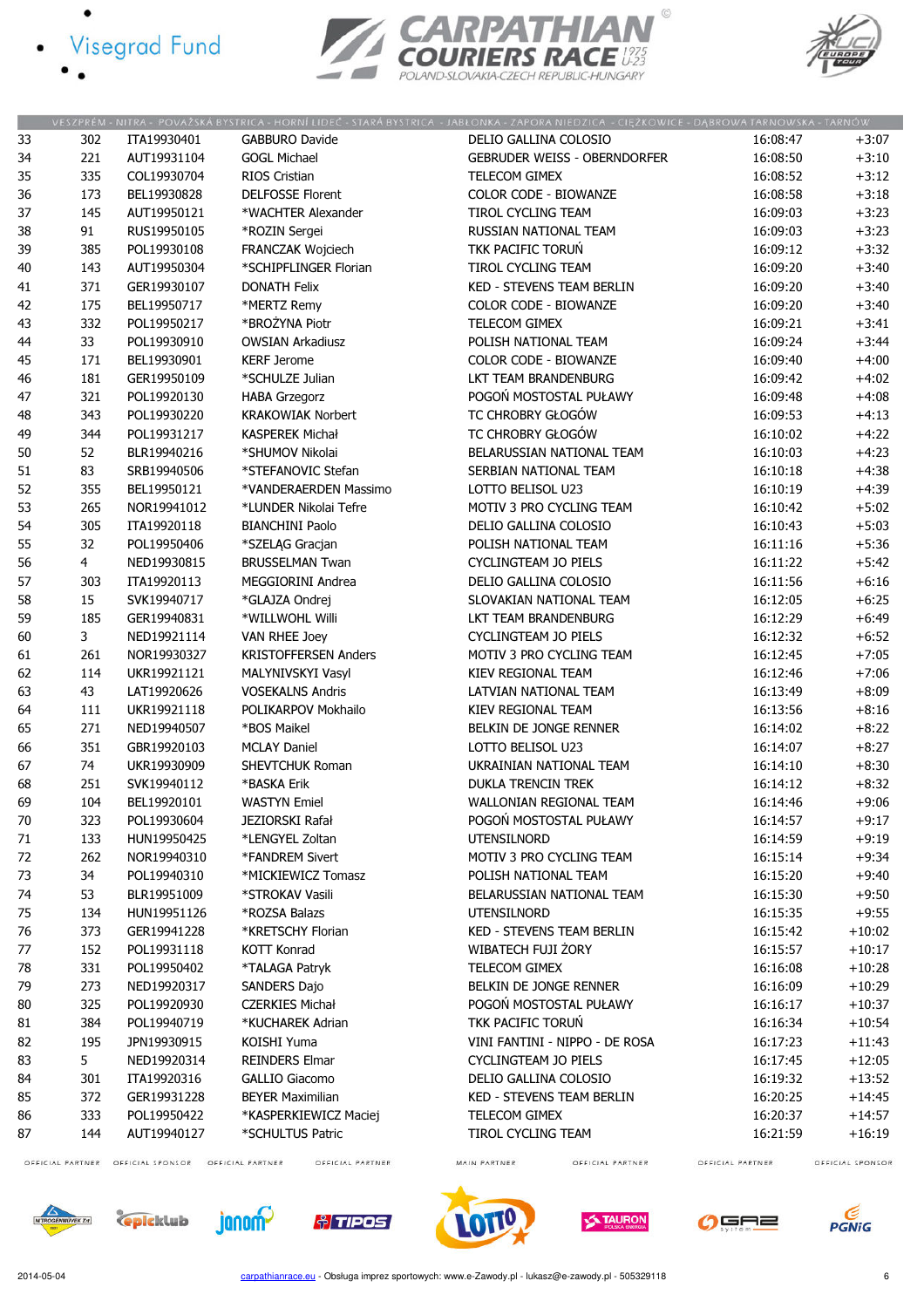







|     |     |             |                          | VESZPRÉM - NITRA - POVAŽSKÁ BYSTRICA - HORNÍ LIDEČ - STARÁ BYSTRICA - JABŁONKA - ZAPORA NIEDZICA - CIĘŻKOWICE - DĄBROWA TARNOWSKA - TARNÓW |          |          |
|-----|-----|-------------|--------------------------|--------------------------------------------------------------------------------------------------------------------------------------------|----------|----------|
| 88  | 342 | POL19930212 | ZAJAC Bartosz            | TC CHROBRY GŁOGÓW                                                                                                                          | 16:22:12 | $+16:32$ |
| 89  | 161 | ALG19920219 | HAMZA Abderahmane Mahdi  | <b>VELO CLUB SOVAC</b>                                                                                                                     | 16:22:27 | $+16:47$ |
| 90  | 252 | SVK19940630 | *DASKO Mario             | <b>DUKLA TRENCIN TREK</b>                                                                                                                  | 16:23:05 | $+17:25$ |
| 91  | 113 | UKR19920928 | <b>BUZYLE Roman</b>      | KIEV REGIONAL TEAM                                                                                                                         | 16:23:54 | $+18:14$ |
| 92  | 153 | POL19940608 | *JAROMIN Piotr           | WIBATECH FUJI ŻORY                                                                                                                         | 16:24:51 | $+19:11$ |
| 93  | 304 | ITA19941225 | *MARONESE Marco          | DELIO GALLINA COLOSIO                                                                                                                      | 16:24:58 | $+19:18$ |
| 94  | 275 | NED19940821 | *VERHOEVEN Mike          | BELKIN DE JONGE RENNER                                                                                                                     | 16:25:00 | $+19:20$ |
| 95  | 72  | UKR19950302 | *KREMINSKYI Vladyslav    | UKRAINIAN NATIONAL TEAM                                                                                                                    | 16:25:15 | $+19:35$ |
| 96  | 292 | POL19920706 | <b>KORDUS Adam</b>       | TARNOVIA TARNOWO PODGÓRNE                                                                                                                  | 16:25:19 | $+19:39$ |
| 97  | 93  | RUS19930713 | <b>SHAYMURATOV Artur</b> | RUSSIAN NATIONAL TEAM                                                                                                                      | 16:27:11 | $+21:31$ |
| 98  | 35  | POL19951124 | *PAWLAK Tobiasz          | POLISH NATIONAL TEAM                                                                                                                       | 16:27:24 | $+21:44$ |
| 99  | 263 | NOR19940206 | *HAKENRUD Anders Lie     | MOTIV 3 PRO CYCLING TEAM                                                                                                                   | 16:28:56 | $+23:16$ |
| 100 | 45  | LAT19941211 | *BEITANS Krisjanis       | LATVIAN NATIONAL TEAM                                                                                                                      | 16:33:27 | $+27:47$ |
| 101 | 164 | ALG19931016 | <b>MERDJ Hamza</b>       | <b>VELO CLUB SOVAC</b>                                                                                                                     | 16:34:49 | $+29:09$ |
| 102 | 193 | JPN19920108 | <b>KUROEDA Shiki</b>     | VINI FANTINI - NIPPO - DE ROSA                                                                                                             | 16:35:16 | $+29:36$ |
| 103 | 41  | LAT19921029 | <b>LIEPINS Emils</b>     | LATVIAN NATIONAL TEAM                                                                                                                      | 16:35:39 | $+29:59$ |
| 104 | 92  | RUS19940704 | *STEPANOV Aleksandr      | RUSSIAN NATIONAL TEAM                                                                                                                      | 16:37:33 | $+31:53$ |

### KLASYFIKACJA PONIŻEJ 21 PO ETAPIE 6 / RIDERS UNDER 21 AFTER STAGE 6

DŁUGOŚĆ TRASY / DISTANCE OF STAGE KM: 692.00 ŚREDNIA PRĘDKOŚĆ / AVERAGE SPEED: 43 km/h

| <b>MIEJSCE</b><br>(PLACE) | <b>NR</b><br>(NO) | <b>KOD UCI</b><br>(UCI CODE) | <b>NAZWISKO I IMIE</b><br>(SURNAME, FIRST NAME) | <b>DRUŻYNA</b><br>(TEAM)     | <b>CZAS</b><br>(TIME) | <b>STRATA</b><br>(DIFF.) |
|---------------------------|-------------------|------------------------------|-------------------------------------------------|------------------------------|-----------------------|--------------------------|
| 1                         | 142               | AUT19940404                  | <b>MUHLBERGER Gregor</b>                        | <b>TIROL CYCLING TEAM</b>    | 16:05:40              |                          |
| $\overline{2}$            | 244               | POL19940301                  | KASPERKIEWICZ Przemysław                        | <b>BAUKNECHT AUTHOR</b>      | 16:06:18              | $+38$                    |
| 3                         | 31                | POL19940105                  | <b>REKITA Szymon</b>                            | POLISH NATIONAL TEAM         | 16:07:16              | $+1:36$                  |
| 4                         | 341               | POL19940715                  | STOSZ Patryk                                    | TC CHROBRY GŁOGÓW            | 16:07:22              | $+1:42$                  |
| 5                         | 24                | CZE19950531                  | <b>SCHLEGEL Michal</b>                          | CZECH REPUBLIC NATIONAL TEAM | 16:07:23              | $+1:43$                  |
| 6                         | 354               | NZL19940101                  | MCCORMICK Hayden                                | LOTTO BELISOL U23            | 16:07:43              | $+2:03$                  |
| $\overline{7}$            | 174               | BEL19950112                  | <b>KAISE Julien</b>                             | <b>COLOR CODE - BIOWANZE</b> | 16:07:45              | $+2:05$                  |
| 8                         | 184               | GER19940919                  | <b>SOBALLA Carl</b>                             | LKT TEAM BRANDENBURG         | 16:07:55              | $+2:15$                  |
| 9                         | 264               | NOR19940501                  | <b>KLEIVEN Njal Eivind</b>                      | MOTIV 3 PRO CYCLING TEAM     | 16:07:59              | $+2:19$                  |
| 10                        | 81                | SRB19940309                  | <b>BORISAVLJEVIC Milos</b>                      | SERBIAN NATIONAL TEAM        | 16:08:05              | $+2:25$                  |
| 11                        | 141               | AUT19940116                  | <b>BOSMAN Patrick</b>                           | TIROL CYCLING TEAM           | 16:08:07              | $+2:27$                  |
| 12                        | 42                | LAT19940818                  | <b>NEILANDS Kristis</b>                         | LATVIAN NATIONAL TEAM        | 16:08:34              | $+2:54$                  |
| 13                        | 145               | AUT19950121                  | <b>WACHTER Alexander</b>                        | <b>TIROL CYCLING TEAM</b>    | 16:09:03              | $+3:23$                  |
| 14                        | 91                | RUS19950105                  | ROZIN Sergei                                    | <b>RUSSIAN NATIONAL TEAM</b> | 16:09:03              | $+3:23$                  |
| 15                        | 143               | AUT19950304                  | SCHIPFLINGER Florian                            | <b>TIROL CYCLING TEAM</b>    | 16:09:20              | $+3:40$                  |
| 16                        | 175               | BEL19950717                  | <b>MERTZ Remy</b>                               | <b>COLOR CODE - BIOWANZE</b> | 16:09:20              | $+3:40$                  |
| 17                        | 332               | POL19950217                  | <b>BROŻYNA Piotr</b>                            | TELECOM GIMEX                | 16:09:21              | $+3:41$                  |
| 18                        | 181               | GER19950109                  | SCHULZE Julian                                  | LKT TEAM BRANDENBURG         | 16:09:42              | $+4:02$                  |
| 19                        | 52                | BLR19940216                  | SHUMOV Nikolai                                  | BELARUSSIAN NATIONAL TEAM    | 16:10:03              | $+4:23$                  |
| 20                        | 83                | SRB19940506                  | STEFANOVIC Stefan                               | SERBIAN NATIONAL TEAM        | 16:10:18              | $+4:38$                  |
| 21                        | 355               | BEL19950121                  | VANDERAERDEN Massimo                            | LOTTO BELISOL U23            | 16:10:19              | $+4:39$                  |
| 22                        | 265               | NOR19941012                  | <b>LUNDER Nikolai Tefre</b>                     | MOTIV 3 PRO CYCLING TEAM     | 16:10:42              | $+5:02$                  |
| 23                        | 32                | POL19950406                  | <b>SZELAG Gracian</b>                           | POLISH NATIONAL TEAM         | 16:11:16              | $+5:36$                  |
| 24                        | 15                | SVK19940717                  | GLAJZA Ondrej                                   | SLOVAKIAN NATIONAL TEAM      | 16:12:05              | $+6:25$                  |
| 25                        | 185               | GER19940831                  | <b>WILLWOHL Willi</b>                           | LKT TEAM BRANDENBURG         | 16:12:29              | $+6:49$                  |
| 26                        | 271               | NED19940507                  | <b>BOS Maikel</b>                               | BELKIN DE JONGE RENNER       | 16:14:02              | $+8:22$                  |
| 27                        | 251               | SVK19940112                  | <b>BASKA Erik</b>                               | <b>DUKLA TRENCIN TREK</b>    | 16:14:12              | $+8:32$                  |
| 28                        | 133               | HUN19950425                  | <b>LENGYEL Zoltan</b>                           | <b>UTENSILNORD</b>           | 16:14:59              | $+9:19$                  |
| 29                        | 262               | NOR19940310                  | <b>FANDREM Sivert</b>                           | MOTIV 3 PRO CYCLING TEAM     | 16:15:14              | $+9:34$                  |
| 30                        | 34                | POL19940310                  | <b>MICKIEWICZ Tomasz</b>                        | POLISH NATIONAL TEAM         | 16:15:20              | $+9:40$                  |
| 31                        | 53                | BLR19951009                  | STROKAV Vasili                                  | BELARUSSIAN NATIONAL TEAM    | 16:15:30              | $+9:50$                  |

OFFICIAL PARTNER OFFICIAL SPONSOR OFFICIAL PARTNER

OFFICIAL PARTNER

MAIN PARTNER

OFFICIAL PARTNER

OFFICIAL PARTNER













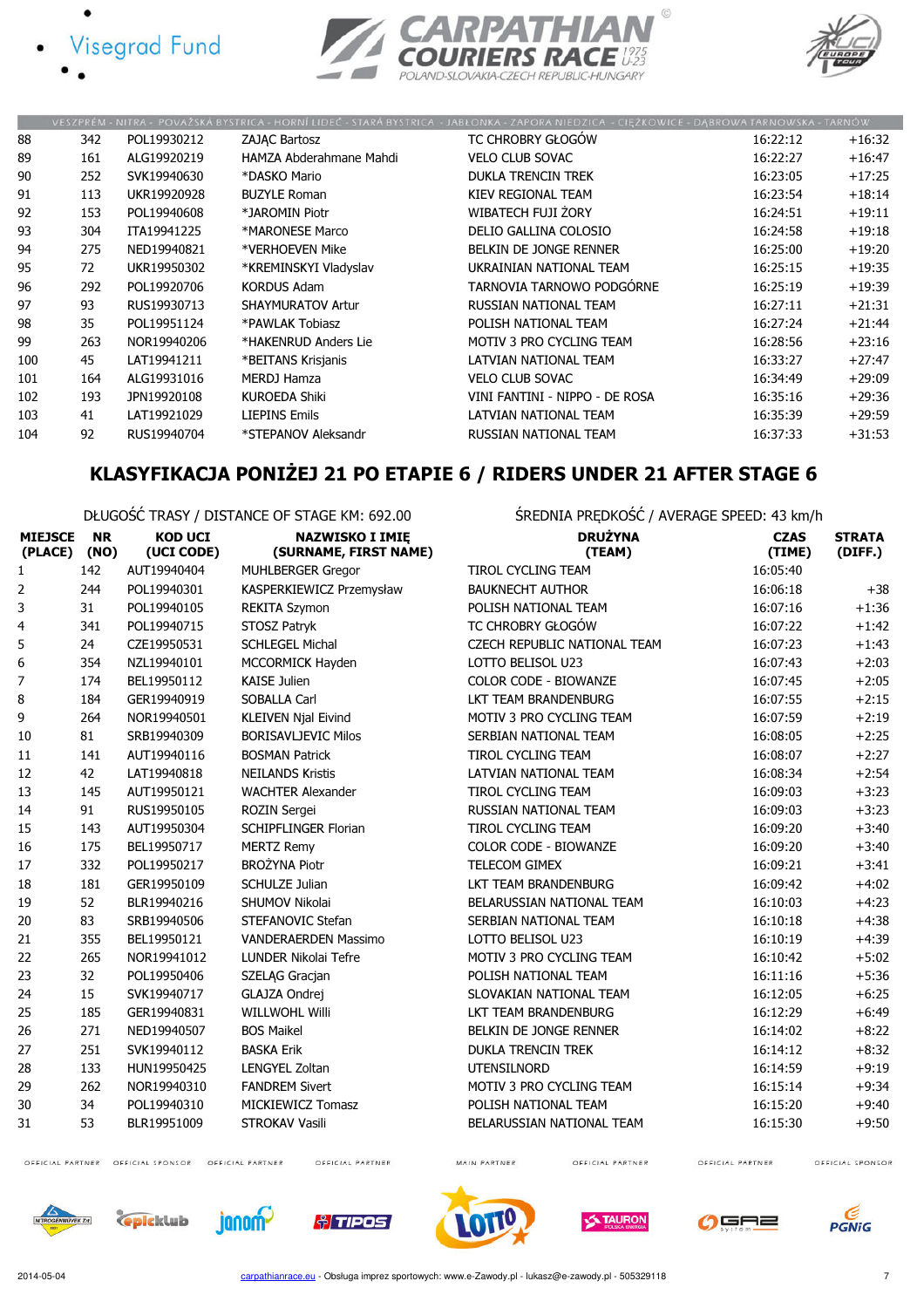







|    |     |             |                             | VESZPRÉM - NITRA - POVAŽSKÁ BYSTRICA - HORNÍ LIDEČ - STARÁ BYSTRICA - JABŁONKA - ZAPORA NIEDZICA - CIEŻKOWICE - DABROWA TARNOWSKA - TARNÓW |          |          |
|----|-----|-------------|-----------------------------|--------------------------------------------------------------------------------------------------------------------------------------------|----------|----------|
| 32 | 134 | HUN19951126 | ROZSA Balazs                | UTENSILNORD                                                                                                                                | 16:15:35 | $+9:55$  |
| 33 | 373 | GER19941228 | <b>KRETSCHY Florian</b>     | <b>KED - STEVENS TEAM BERLIN</b>                                                                                                           | 16:15:42 | $+10:02$ |
| 34 | 331 | POL19950402 | <b>TALAGA Patryk</b>        | <b>TELECOM GIMEX</b>                                                                                                                       | 16:16:08 | $+10:28$ |
| 35 | 384 | POL19940719 | <b>KUCHAREK Adrian</b>      | TKK PACIFIC TORUN                                                                                                                          | 16:16:34 | $+10:54$ |
| 36 | 333 | POL19950422 | KASPERKIEWICZ Maciej        | <b>TELECOM GIMEX</b>                                                                                                                       | 16:20:37 | $+14:57$ |
| 37 | 144 | AUT19940127 | <b>SCHULTUS Patric</b>      | TIROL CYCLING TEAM                                                                                                                         | 16:21:59 | $+16:19$ |
| 38 | 252 | SVK19940630 | <b>DASKO Mario</b>          | <b>DUKLA TRENCIN TREK</b>                                                                                                                  | 16:23:05 | $+17:25$ |
| 39 | 153 | POL19940608 | <b>JAROMIN Piotr</b>        | WIBATECH FUJI ŻORY                                                                                                                         | 16:24:51 | $+19:11$ |
| 40 | 304 | ITA19941225 | <b>MARONESE Marco</b>       | DELIO GALLINA COLOSIO                                                                                                                      | 16:24:58 | $+19:18$ |
| 41 | 275 | NED19940821 | <b>VERHOEVEN Mike</b>       | BELKIN DE JONGE RENNER                                                                                                                     | 16:25:00 | $+19:20$ |
| 42 | 72  | UKR19950302 | <b>KREMINSKYI Vladyslav</b> | UKRAINIAN NATIONAL TEAM                                                                                                                    | 16:25:15 | $+19:35$ |
| 43 | 35  | POL19951124 | <b>PAWLAK Tobiasz</b>       | POLISH NATIONAL TEAM                                                                                                                       | 16:27:24 | $+21:44$ |
| 44 | 263 | NOR19940206 | <b>HAKENRUD Anders Lie</b>  | <b>MOTIV 3 PRO CYCLING TEAM</b>                                                                                                            | 16:28:56 | $+23:16$ |
| 45 | 45  | LAT19941211 | <b>BEITANS Krisjanis</b>    | LATVIAN NATIONAL TEAM                                                                                                                      | 16:33:27 | $+27:47$ |
| 46 | 92  | RUS19940704 | STEPANOV Aleksandr          | RUSSIAN NATIONAL TEAM                                                                                                                      | 16:37:33 | $+31:53$ |

### KLASYFIKACJA DRUŻYNOWA PO ETAPIE 6 / TEAM CLASSIFICATION AFTER STAGE 6

| <b>MIEJSCE</b><br>(PLACE) | <b>KOD UCI</b><br>(UCI CODE) | <b>DRUŻYNA</b><br>(TEAM)           | <b>KRAJ</b><br>(COUNTRY) | <b>CZAS</b><br>(TIME) | <b>STRATA</b><br>(DIFF.) |
|---------------------------|------------------------------|------------------------------------|--------------------------|-----------------------|--------------------------|
| 1                         | <b>CJP</b>                   | CJP CYCLINGTEAM JO PIELS           | <b>NED</b>               | 48:20:12              |                          |
| 2                         | <b>TIR</b>                   | TIR TIROL CYCLING TEAM             | <b>AUT</b>               | 48:20:37              | $+25$                    |
| 3                         | <b>CZE</b>                   | CZE CZECH REPUBLIC NATIONAL TEAM   | <b>CZE</b>               | 48:21:54              | $+1:42$                  |
| 4                         | WAI                          | WAI WAI LONTAN REGTONAL TEAM       | <b>BFI</b>               | 48:23:06              | $+2:54$                  |
| 5                         | <b>PAC</b>                   | PAC TKK PACIFIC TORUN              | POL                      | 48:23:09              | $+2:57$                  |
| 6                         | <b>CCB</b>                   | CCB COLOR CODE - BIOWANZE          | <b>BEL</b>               | 48:23:34              | $+3:22$                  |
| 7                         | <b>LKT</b>                   | LKT LKT TEAM BRANDENBURG           | <b>GER</b>               | 48:24:06              | $+3:54$                  |
| 8                         | <b>GWO</b>                   | GWO GEBRUDER WEISS - OBERNDORFER   | <b>AUT</b>               | 48:24:10              | $+3:58$                  |
| 9                         | LBL                          | LBL LOTTO BELISOL U23              | <b>BEL</b>               | 48:25:04              | $+4:52$                  |
| 10                        | <b>DEL</b>                   | DEL DELIO GALLINA COLOSIO          | <b>ITA</b>               | 48:25:56              | $+5:44$                  |
| 11                        | <b>KED</b>                   | KED KED - STEVENS TEAM BERLIN      | <b>GER</b>               | 48:26:15              | $+6:03$                  |
| 12                        | <b>CLG</b>                   | CLG TC CHROBRY GŁOGÓW              | POL                      | 48:26:25              | $+6:13$                  |
| 13                        | POL                          | POL POLISH NATIONAL TEAM           | POL                      | 48:27:05              | $+6:53$                  |
| 14                        | <b>SRB</b>                   | SRB SERBIAN NATIONAL TEAM          | <b>SRB</b>               | 48:27:08              | $+6:56$                  |
| 15                        | <b>PMP</b>                   | PMP POGOŃ MOSTOSTAL PUŁAWY         | POL                      | 48:28:07              | $+7:55$                  |
| 16                        | <b>MPC</b>                   | MPC MOTIV 3 PRO CYCLING TFAM       | <b>NOR</b>               | 48:30:00              | $+9:48$                  |
| 17                        | <b>TMG</b>                   | TMG TELECOM GIMEX                  | <b>ESP</b>               | 48:33:04              | $+12:52$                 |
| 18                        | <b>KIV</b>                   | KIV KIEV REGIONAL TEAM             | <b>UKR</b>               | 48:35:00              | $+14:48$                 |
| 19                        | <b>VFN</b>                   | VFN VINI FANTINI - NIPPO - DE ROSA | <b>JPN</b>               | 48:38:59              | $+18:47$                 |
| 20                        | <b>JOR</b>                   | JOR BELKIN DE JONGE RENNER         | <b>NFD</b>               | 48:54:44              | $+34:32$                 |
| 21                        | LAT                          | LAT LATVIAN NATIONAL TEAM          | LAT                      | 48:54:48              | $+34:36$                 |
| 22                        | <b>RUS</b>                   | RUS RUSSIAN NATIONAL TEAM          | <b>RUS</b>               | 48:57:13              | $+37:01$                 |

# KLASYFIKACJA GÓRSKA PO ETAPIE 6 / MOUNTAINS CLASSIFICATION AFTER STAGE 6

| <b>MIEJSCE</b><br>(PLACE) | <b>NR</b><br>(NO) | <b>KOD UCI</b><br>(UCI CODE) | <b>NAZWISKO I IMIE</b><br>(SURNAME, FIRST NAME) | <b>DRUŽYNA</b><br>(TEAM)            | <b>PUNKTY</b><br>(POINTS)            |
|---------------------------|-------------------|------------------------------|-------------------------------------------------|-------------------------------------|--------------------------------------|
|                           | 341               | POL19940715                  | *STOSZ Patryk                                   | TC CHROBRY GŁOGÓW                   | 18                                   |
| 2                         | 343               | POL19930220                  | <b>KRAKOWIAK Norbert</b>                        | TC CHROBRY GŁOGÓW                   | 14                                   |
| 3                         |                   | NED19931202                  | <b>BOUWMAN Koen</b>                             | CYCLINGTEAM JO PIELS                | 13                                   |
| 4                         | 23                | CZE19930209                  | <b>HAMPL Petr</b>                               | CZECH REPUBLIC NATIONAL TEAM        | 11                                   |
| 5                         | 4                 | NED19930815                  | <b>BRUSSELMAN Twan</b>                          | CYCLINGTEAM JO PIELS                | 6                                    |
| 6                         | 224               | AUT19920526                  | <b>KUEN Maximilian</b>                          | <b>GEBRUDER WEISS - OBERNDORFER</b> |                                      |
|                           |                   | NED19921114                  | VAN RHEE Joey                                   | CYCLINGTEAM JO PIELS                | 4                                    |
| OFFICIAL PARTNER          |                   | OFFICIAL SPONSOR             | OFFICIAL PARTNER<br>OFFICIAL PARTNER            | MAIN PARTNER<br>OFFICIAL PARTNER    | OFFICIAL PARTNER<br>OFFICIAL SPONSOR |

OFFICIAL PARTNER OFFICIAL SPONSOR OFFICIAL PARTNER

**C**epicklub

janom<sup>2</sup>

OFFICIAL PARTNER

*<u><sup>o</sup>l TIPOS</u>* 







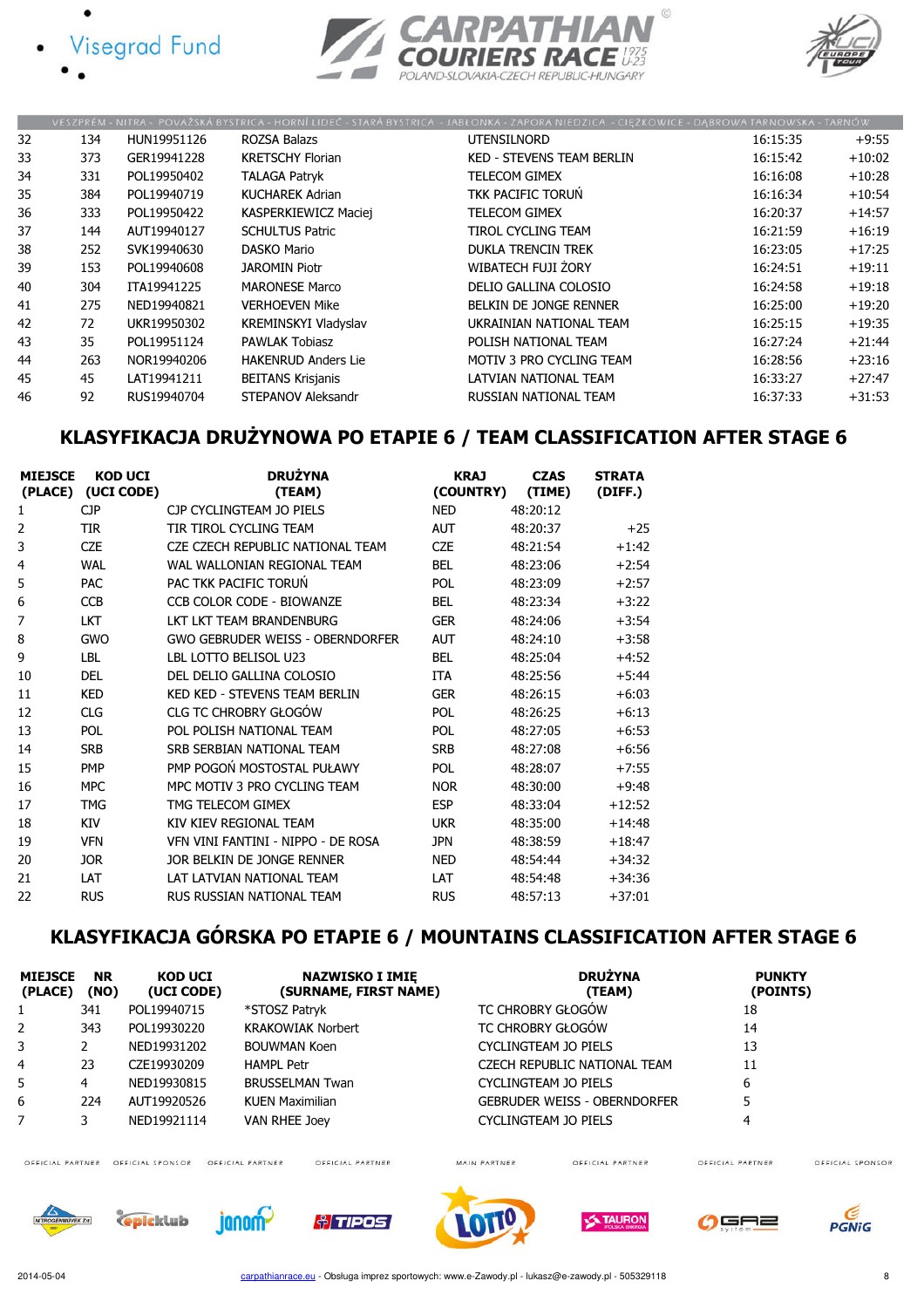





|    |     |             |                         | VESZPRÉM - NITRA - POVAŽSKÁ BYSTRICA - HORNÍ LIDEČ - STARÁ BYSTRICA - JABŁONKA - ZAPORA NIEDZICA - CIĘŻKOWICE - DĄBROWA TARNOWSKA - TARNÓW |  |
|----|-----|-------------|-------------------------|--------------------------------------------------------------------------------------------------------------------------------------------|--|
| 8  | 105 | BEL19930128 | TOUQUET Joren           | WALLONIAN REGIONAL TEAM                                                                                                                    |  |
| 9  | 173 | BEL19930828 | <b>DELFOSSE Florent</b> | <b>COLOR CODE - BIOWANZE</b>                                                                                                               |  |
| 10 | 305 | ITA19920118 | <b>BIANCHINI Paolo</b>  | DELIO GALLINA COLOSIO                                                                                                                      |  |
| 11 | 31  | POL19940105 | *REKITA Szymon          | POLISH NATIONAL TEAM                                                                                                                       |  |
| 12 | 181 | GER19950109 | *SCHULZE Julian         | LKT TEAM BRANDENBURG                                                                                                                       |  |
| 13 | 142 | AUT19940404 | *MUHLBERGER Gregor      | TIROL CYCLING TEAM                                                                                                                         |  |
| 14 | 21  | CZE19930119 | <b>TUREK Daniel</b>     | CZECH REPUBLIC NATIONAL TEAM                                                                                                               |  |
| 15 | 354 | NZL19940101 | *MCCORMICK Hayden       | LOTTO BELISOL U23                                                                                                                          |  |
| 16 | 42  | LAT19940818 | *NEILANDS Kristis       | LATVIAN NATIONAL TEAM                                                                                                                      |  |
| 17 | 344 | POL19931217 | <b>KASPEREK Michał</b>  | TC CHROBRY GŁOGÓW                                                                                                                          |  |

#### KLASYFIKACJA NAJAKTYWNIEJSZEGO PO ETAPIE 6 / COMBATIVITY CLASSIFICATION AFTER STAGE 6

| <b>MIEJSCE</b><br>(PLACE) | <b>NR</b><br>(NO) | <b>KOD UCI</b><br>(UCI CODE) | <b>NAZWISKO I IMIE</b><br>(SURNAME, FIRST NAME) | <b>DRUŽYNA</b><br>(TEAM)       | <b>PUNKTY</b><br>(POINTS) |
|---------------------------|-------------------|------------------------------|-------------------------------------------------|--------------------------------|---------------------------|
|                           | 352               | BEL19930625                  | <b>CAPIOT Amaury</b>                            | LOTTO BELISOL U23              | 11                        |
| 2                         | 25                | CZE19930317                  | <b>SISR Frantisek</b>                           | CZECH REPUBLIC NATIONAL TEAM   | 8                         |
| 3                         | 244               | POL19940301                  | *KASPERKIEWICZ Przemysław                       | <b>BAUKNECHT AUTHOR</b>        | 6                         |
| 4                         | 335               | COL19930704                  | RIOS Cristian                                   | <b>TELECOM GIMEX</b>           | 5                         |
| 5                         | 172               | BEL19930624                  | <b>WARNIER Antoine</b>                          | <b>COLOR CODE - BIOWANZE</b>   |                           |
| 6                         | 251               | SVK19940112                  | *BASKA Erik                                     | <b>DUKLA TRENCIN TREK</b>      | 4                         |
| 7                         | 142               | AUT19940404                  | *MUHLBERGER Gregor                              | TIROL CYCLING TEAM             | 3                         |
| 8                         | 5.                | NED19920314                  | <b>REINDERS Elmar</b>                           | <b>CYCLINGTEAM JO PIELS</b>    | 3                         |
| 9                         | 341               | POL19940715                  | *STOSZ Patryk                                   | TC CHROBRY GŁOGÓW              | 3                         |
| 10                        | 171               | BEL19930901                  | <b>KERF Jerome</b>                              | <b>COLOR CODE - BIOWANZE</b>   | 3                         |
| 11                        | 113               | UKR19920928                  | <b>BUZYLE Roman</b>                             | KIEV REGIONAL TEAM             | 3                         |
| 12                        | $\mathbf{1}$      | NED19921021                  | <b>HOEKSTRA Jochem</b>                          | CYCLINGTEAM JO PIELS           |                           |
| 13                        | 31                | POL19940105                  | *REKITA Szymon                                  | POLISH NATIONAL TEAM           | 2                         |
| 14                        | 52                | BLR19940216                  | *SHUMOV Nikolai                                 | BELARUSSIAN NATIONAL TEAM      | 2                         |
| 15                        | 4                 | NED19930815                  | <b>BRUSSELMAN Twan</b>                          | <b>CYCLINGTEAM JO PIELS</b>    |                           |
| 16                        | 191               | ROU19920904                  | <b>GROSU Eduard</b>                             | VINI FANTINI - NIPPO - DE ROSA |                           |
| 17                        | 2                 | NED19931202                  | <b>BOUWMAN Koen</b>                             | <b>CYCLINGTEAM JO PIELS</b>    |                           |
| 18                        | 115               | UKR19920222                  | <b>KASIANOV Oleksii</b>                         | KIEV REGIONAL TEAM             |                           |
| 19                        | 33                | POL19930910                  | <b>OWSIAN Arkadiusz</b>                         | POLISH NATIONAL TEAM           |                           |
| 20                        | 351               | GBR19920103                  | <b>MCLAY Daniel</b>                             | LOTTO BELISOL U23              |                           |

### KLASYFIKACJA PUNKTOWA PO ETAPIE 6 / POINTS CLASSIFICATION AFTER STAGE 6

| <b>MIEJSCE</b><br>(PLACE) | <b>NR</b><br>(NO) | <b>KOD UCI</b><br>(UCI CODE) | <b>NAZWISKO I IMIE</b><br>(SURNAME, FIRST NAME) | <b>DRUŻYNA</b><br>(TEAM)       | <b>PUNKTY</b><br>(POINTS) |
|---------------------------|-------------------|------------------------------|-------------------------------------------------|--------------------------------|---------------------------|
|                           | 191               | ROU19920904                  | <b>GROSU Eduard</b>                             | VINI FANTINI - NIPPO - DE ROSA | 110                       |
| 2                         | 352               | BEL19930625                  | <b>CAPIOT Amaury</b>                            | LOTTO BELISOL U23              | 78                        |
| 3                         | 244               | POL19940301                  | *KASPERKIEWICZ Przemysław                       | <b>BAUKNECHT AUTHOR</b>        | 55                        |
| 4                         | 185               | GER19940831                  | *WILLWOHL Willi                                 | LKT TEAM BRANDENBURG           | 55                        |
| 5                         | 303               | ITA19920113                  | MEGGIORINI Andrea                               | DELIO GALLINA COLOSIO          | 48                        |
| 6                         | 25                | CZE19930317                  | <b>SISR Frantisek</b>                           | CZECH REPUBLIC NATIONAL TEAM   | 47                        |
| 7                         | 52                | BLR19940216                  | *SHUMOV Nikolai                                 | BELARUSSIAN NATIONAL TEAM      | 43                        |
| 8                         | 114               | UKR19921121                  | MALYNIVSKYI Vasyl                               | KIEV REGIONAL TEAM             | 43                        |
| 9                         | 171               | BEL19930901                  | <b>KERF Jerome</b>                              | <b>COLOR CODE - BIOWANZE</b>   | 41                        |
| 10                        | 142               | AUT19940404                  | *MUHLBERGER Gregor                              | TIROL CYCLING TEAM             | 40                        |
| 11                        | 3                 | NED19921114                  | <b>VAN RHEE Joey</b>                            | CYCLINGTEAM JO PIELS           | 37                        |
| 12                        |                   | NED19921021                  | <b>HOEKSTRA Jochem</b>                          | CYCLINGTEAM JO PIELS           | 35                        |
| 13                        | 351               | GBR19920103                  | <b>MCLAY Daniel</b>                             | LOTTO BELISOL U23              | 33                        |

OFFICIAL PARTNER OFFICIAL SPONSOR OFFICIAL PARTNER

OFFICIAL PARTNER

MAIN PARTNER

OFFICIAL PARTNER

OFFICIAL PARTNER













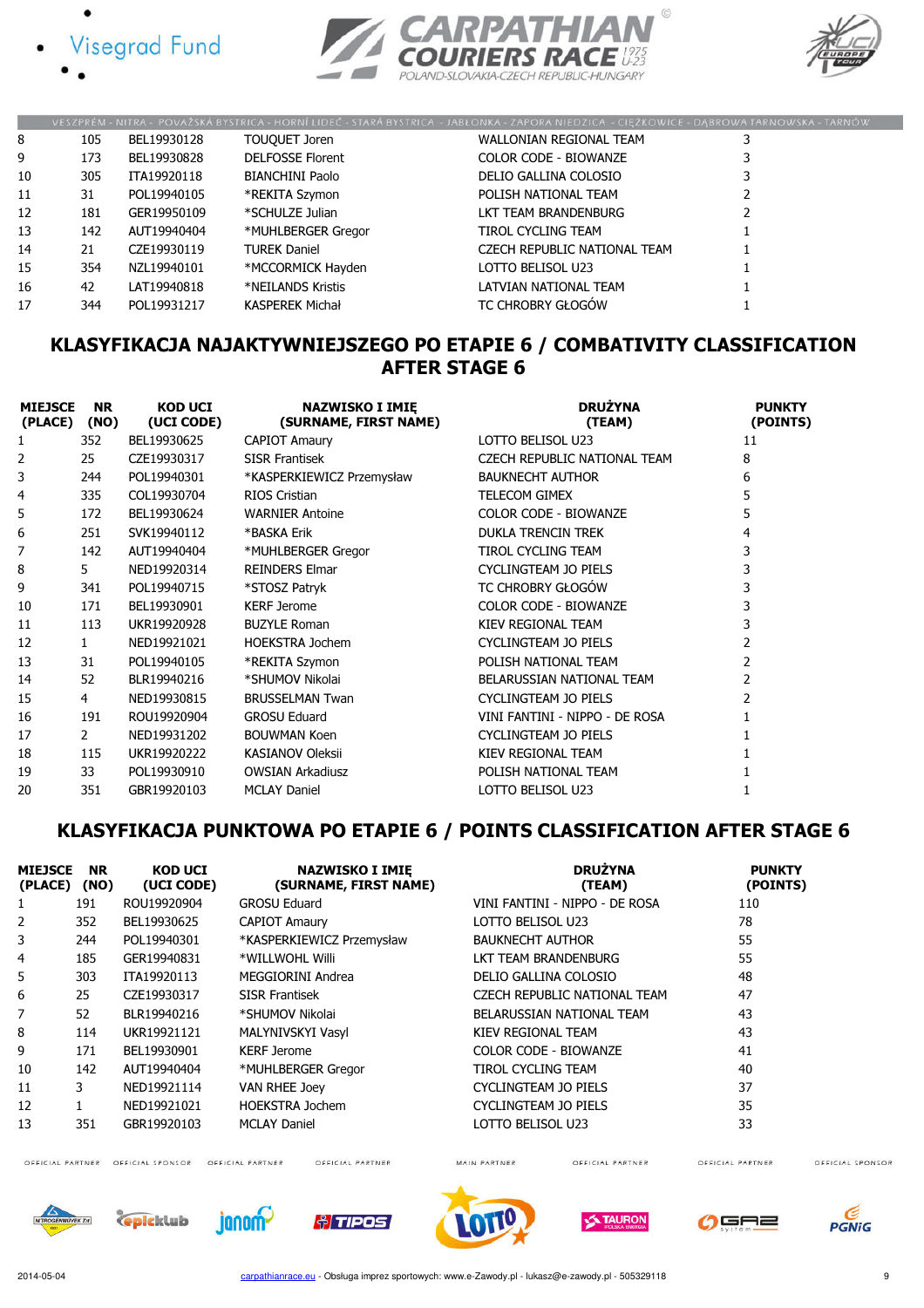





|    |                |             |                              | VESZPRÉM - NITRA - POVAŽSKÁ BYSTRICA - HORNÍ LIDEČ - STARÁ BYSTRICA - JABŁONKA - ZAPORA NIEDZICA - CIĘŻKOWICE - DĄBROWA TARNOWSKA - TARNÓ |                |  |
|----|----------------|-------------|------------------------------|-------------------------------------------------------------------------------------------------------------------------------------------|----------------|--|
| 14 | 42             | LAT19940818 | *NEILANDS Kristis            | LATVIAN NATIONAL TEAM                                                                                                                     | 30             |  |
| 15 | 101            | BEL19930919 | <b>CARNEVALI Jean-Albert</b> | WALLONIAN REGIONAL TEAM                                                                                                                   | 28             |  |
| 16 | 104            | BEL19920101 | <b>WASTYN</b> Emiel          | WALLONIAN REGIONAL TEAM                                                                                                                   | 28             |  |
| 17 | 382            | POL19920116 | <b>WARCHOŁ Bartosz</b>       | TKK PACIFIC TORUŃ                                                                                                                         | 25             |  |
| 18 | 262            | NOR19940310 | *FANDREM Sivert              | MOTIV 3 PRO CYCLING TEAM                                                                                                                  | 24             |  |
| 19 | 341            | POL19940715 | *STOSZ Patryk                | TC CHROBRY GŁOGÓW                                                                                                                         | 23             |  |
| 20 | 302            | ITA19930401 | <b>GABBURO Davide</b>        | DELIO GALLINA COLOSIO                                                                                                                     | 20             |  |
| 21 | 33             | POL19930910 | <b>OWSIAN Arkadiusz</b>      | POLISH NATIONAL TEAM                                                                                                                      | 20             |  |
| 22 | 323            | POL19930604 | JEZIORSKI Rafał              | POGOŃ MOSTOSTAL PUŁAWY                                                                                                                    | 20             |  |
| 23 | 21             | CZE19930119 | <b>TUREK Daniel</b>          | CZECH REPUBLIC NATIONAL TEAM                                                                                                              | 19             |  |
| 24 | 144            | AUT19940127 | *SCHULTUS Patric             | TIROL CYCLING TEAM                                                                                                                        | 19             |  |
| 25 | $\overline{2}$ | NED19931202 | <b>BOUWMAN Koen</b>          | <b>CYCLINGTEAM JO PIELS</b>                                                                                                               | 18             |  |
| 26 | 251            | SVK19940112 | *BASKA Erik                  | DUKLA TRENCIN TREK                                                                                                                        | 18             |  |
| 27 | 221            | AUT19931104 | <b>GOGL Michael</b>          | <b>GEBRUDER WEISS - OBERNDORFER</b>                                                                                                       | 17             |  |
| 28 | 41             | LAT19921029 | <b>LIEPINS Emils</b>         | LATVIAN NATIONAL TEAM                                                                                                                     | 17             |  |
| 29 | 5              | NED19920314 | <b>REINDERS Elmar</b>        | <b>CYCLINGTEAM JO PIELS</b>                                                                                                               | 16             |  |
| 30 | 172            | BEL19930624 | <b>WARNIER Antoine</b>       | COLOR CODE - BIOWANZE                                                                                                                     | 14             |  |
| 31 | 304            | ITA19941225 | *MARONESE Marco              | DELIO GALLINA COLOSIO                                                                                                                     | 14             |  |
| 32 | 321            | POL19920130 | <b>HABA Grzegorz</b>         | POGOŃ MOSTOSTAL PUŁAWY                                                                                                                    | 13             |  |
| 33 | 184            | GER19940919 | *SOBALLA Carl                | LKT TEAM BRANDENBURG                                                                                                                      | 12             |  |
| 34 | 322            | POL19920312 | FOLTYN Jakub                 | POGOŃ MOSTOSTAL PUŁAWY                                                                                                                    | $10\,$         |  |
| 35 | 265            | NOR19941012 | *LUNDER Nikolai Tefre        | MOTIV 3 PRO CYCLING TEAM                                                                                                                  | 10             |  |
| 36 | 43             | LAT19920626 | <b>VOSEKALNS Andris</b>      | LATVIAN NATIONAL TEAM                                                                                                                     | 10             |  |
| 37 | 31             | POL19940105 | *REKITA Szymon               | POLISH NATIONAL TEAM                                                                                                                      | 9              |  |
| 38 | 173            | BEL19930828 | <b>DELFOSSE Florent</b>      | COLOR CODE - BIOWANZE                                                                                                                     | 9              |  |
| 39 | 134            | HUN19951126 | *ROZSA Balazs                | <b>UTENSILNORD</b>                                                                                                                        | 9              |  |
| 40 | 333            | POL19950422 | *KASPERKIEWICZ Maciej        | <b>TELECOM GIMEX</b>                                                                                                                      | 8              |  |
| 41 | 24             | CZE19950531 | *SCHLEGEL Michal             | CZECH REPUBLIC NATIONAL TEAM                                                                                                              | 7              |  |
| 42 | 261            | NOR19930327 | <b>KRISTOFFERSEN Anders</b>  | MOTIV 3 PRO CYCLING TEAM                                                                                                                  | 7              |  |
| 43 | 105            | BEL19930128 | TOUQUET Joren                | WALLONIAN REGIONAL TEAM                                                                                                                   | 6              |  |
| 44 | 15             | SVK19940717 | *GLAJZA Ondrej               | SLOVAKIAN NATIONAL TEAM                                                                                                                   | 6              |  |
| 45 | 161            | ALG19920219 | HAMZA Abderahmane Mahdi      | <b>VELO CLUB SOVAC</b>                                                                                                                    | 5              |  |
| 46 | 23             | CZE19930209 | <b>HAMPL Petr</b>            | CZECH REPUBLIC NATIONAL TEAM                                                                                                              | 4              |  |
| 47 | 174            | BEL19950112 | *KAISE Julien                | <b>COLOR CODE - BIOWANZE</b>                                                                                                              | 3              |  |
| 48 | 225            | GER19920128 | MEIER Aleksander             | <b>GEBRUDER WEISS - OBERNDORFER</b>                                                                                                       | 3              |  |
| 49 | 175            | BEL19950717 | *MERTZ Remy                  | COLOR CODE - BIOWANZE                                                                                                                     | $\overline{2}$ |  |
| 50 | 325            | POL19920930 | <b>CZERKIES Michał</b>       | POGOŃ MOSTOSTAL PUŁAWY                                                                                                                    | 2              |  |
| 51 | 301            | ITA19920316 | <b>GALLIO Giacomo</b>        | DELIO GALLINA COLOSIO                                                                                                                     | $\overline{2}$ |  |

### KLASYFIKACJA AWANSUJĄCYCH PO ETAPIE 6 / ADVANCE RIDER CLASSIFICATION AFTER STAGE 6

| <b>MIEJSCE</b><br>(PLACE) | <b>NR</b><br>(NO) | <b>KOD UCI</b><br>(UCI CODE) | <b>NAZWISKO I IMIE</b><br>(SURNAME, FIRST NAME) | <b>DRUŻYNA</b><br>(TEAM)         | <b>ETAP1</b><br>(STAGE 1) | PO ETAPIE 6<br>(AFTER STAGE 6) | <b>RÓŻN</b><br>(DIFF.) |
|---------------------------|-------------------|------------------------------|-------------------------------------------------|----------------------------------|---------------------------|--------------------------------|------------------------|
| 1                         | 43                | LAT19920626                  | <b>VOSEKALNS Andris</b>                         | LATVIAN NATIONAL TEAM            | 130                       | 63                             | 67                     |
| 2                         | 372               | GER19931228                  | <b>BEYER Maximilian</b>                         | <b>KED - STEVENS TEAM BERLIN</b> | 146                       | 85                             | 61                     |
| 3                         | 31                | POL19940105                  | *REKITA Szymon                                  | POLISH NATIONAL TEAM             | 66                        | 10                             | 56                     |
| 4                         | 333               | POL19950422                  | *KASPERKIEWICZ Maciej                           | <b>TELECOM GIMEX</b>             | 140                       | 86                             | 54                     |
| 5.                        | 382               | POL19920116                  | <b>WARCHOŁ Bartosz</b>                          | TKK PACIFIC TORUN                | 62                        | 9                              | 53                     |
| 6                         | 161               | ALG19920219                  | HAMZA Abderahmane Mahdi                         | <b>VELO CLUB SOVAC</b>           | 142                       | 89                             | 53                     |
| 7                         | 133               | HUN19950425                  | *LENGYEL Zoltan                                 | <b>UTENSILNORD</b>               | 121                       | 71                             | 50                     |
| 8                         | 144               | AUT19940127                  | *SCHULTUS Patric                                | <b>TIROL CYCLING TEAM</b>        | 137                       | 87                             | 50                     |
| 9                         | 263               | NOR19940206                  | *HAKENRUD Anders Lie                            | MOTIV 3 PRO CYCLING TEAM         | 147                       | 99                             | 48                     |
| 10                        | 24                | CZE19950531                  | *SCHLEGEL Michal                                | CZECH REPUBLIC NATIONAL TEAM     | 60                        | 13                             | 47                     |

OFFICIAL PARTNER OFFICIAL SPONSOR OFFICIAL PARTNER

OFFICIAL PARTNER

MAIN PARTNER

OFFICIAL PARTNER

OFFICIAL SPONSOR













OFFICIAL PARTNER



 $rac{C}{PGNIG}$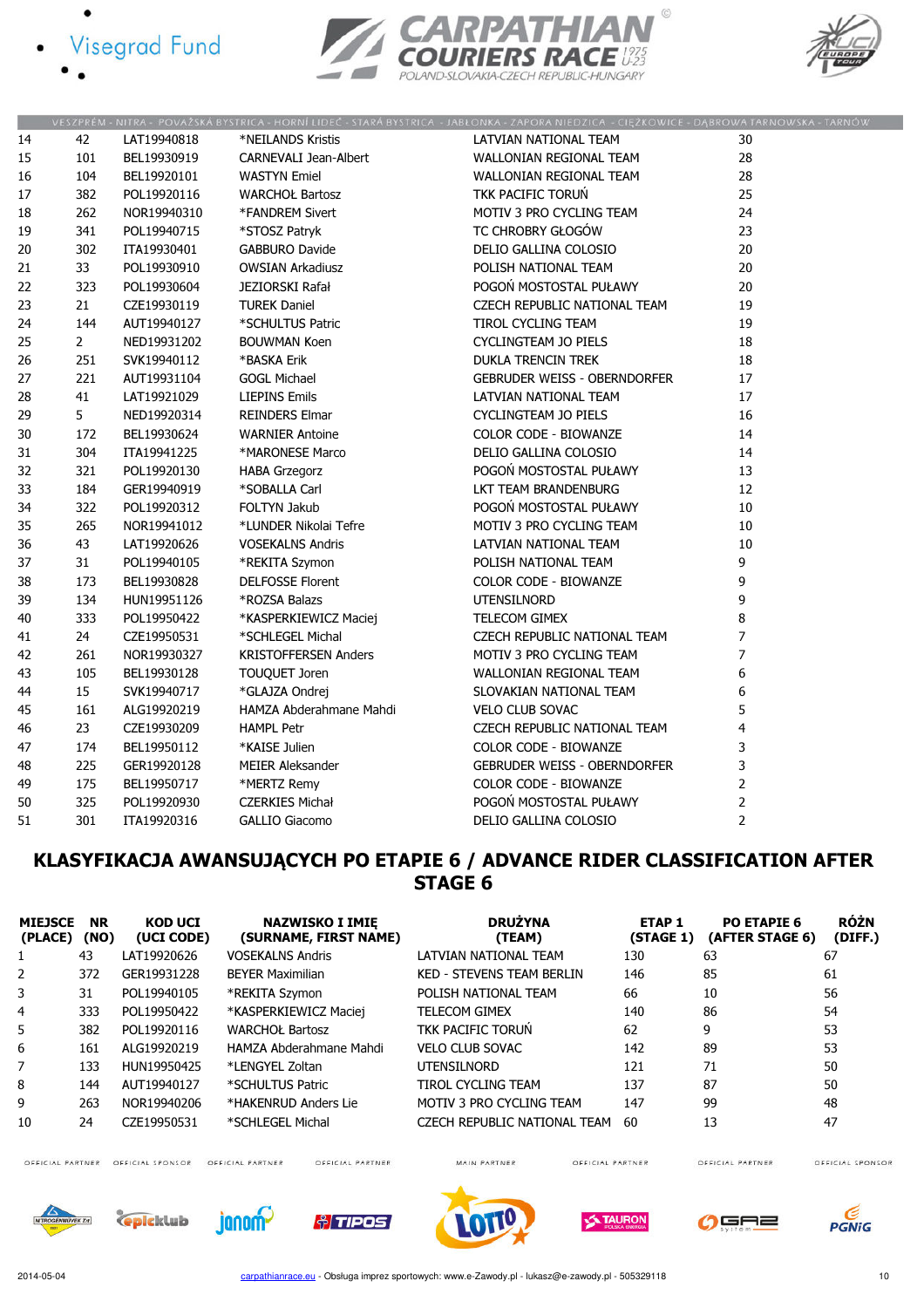- · Visegrad Fund
	-

 $\bullet$ 





|    |                |             |                             | VESZPRÉM - NITRA - POVAŽSKÁ BYSTRICA - HORNÍ LIDEČ - STARÁ BYSTRICA - JABŁONKA - ZAPORA NIEDZICA - CIĘŻKOWICE - DĄBROWA TARNOWSKA - TARNÓW |     |     |    |
|----|----------------|-------------|-----------------------------|--------------------------------------------------------------------------------------------------------------------------------------------|-----|-----|----|
| 11 | 81             | SRB19940309 | *BORISAVLJEVIC Milos        | SERBIAN NATIONAL TEAM                                                                                                                      | 69  | 22  | 47 |
| 12 | 373            | GER19941228 | *KRETSCHY Florian           | KED - STEVENS TEAM BERLIN                                                                                                                  | 122 | 76  | 46 |
| 13 | 53             | BLR19951009 | *STROKAV Vasili             | BELARUSSIAN NATIONAL TEAM                                                                                                                  | 119 | 74  | 45 |
| 14 | 23             | CZE19930209 | <b>HAMPL Petr</b>           | CZECH REPUBLIC NATIONAL TEAM                                                                                                               | 58  | 14  | 44 |
| 15 | 152            | POL19931118 | <b>KOTT Konrad</b>          | WIBATECH FUJI ŻORY                                                                                                                         | 120 | 77  | 43 |
| 16 | 164            | ALG19931016 | <b>MERDJ Hamza</b>          | <b>VELO CLUB SOVAC</b>                                                                                                                     | 144 | 101 | 43 |
| 17 | 74             | UKR19930909 | SHEVTCHUK Roman             | UKRAINIAN NATIONAL TEAM                                                                                                                    | 109 | 67  | 42 |
| 19 | 342            | POL19930212 | ZAJĄC Bartosz               | TC CHROBRY GŁOGÓW                                                                                                                          | 129 | 88  | 41 |
| 20 | 115            | UKR19920222 | <b>KASIANOV Oleksii</b>     | KIEV REGIONAL TEAM                                                                                                                         | 65  | 25  | 40 |
| 21 | 153            | POL19940608 | *JAROMIN Piotr              | WIBATECH FUJI ŻORY                                                                                                                         | 131 | 92  | 39 |
| 22 | 374            | GER19920129 | <b>WOTSCHKE Sebastian</b>   | KED - STEVENS TEAM BERLIN                                                                                                                  | 56  | 18  | 38 |
| 23 | 264            | NOR19940501 | *KLEIVEN Njal Eivind        | MOTIV 3 PRO CYCLING TEAM                                                                                                                   | 59  | 21  | 38 |
| 24 | 141            | AUT19940116 | *BOSMAN Patrick             | TIROL CYCLING TEAM                                                                                                                         | 61  | 23  | 38 |
| 25 | 325            | POL19920930 | <b>CZERKIES Michał</b>      | POGOŃ MOSTOSTAL PUŁAWY                                                                                                                     | 118 | 80  | 38 |
| 26 | 113            | UKR19920928 | <b>BUZYLE Roman</b>         | KIEV REGIONAL TEAM                                                                                                                         | 128 | 91  | 37 |
| 28 | 111            | UKR19921118 | POLIKARPOV Mokhailo         | KIEV REGIONAL TEAM                                                                                                                         | 100 | 64  | 36 |
| 29 | 252            | SVK19940630 | *DASKO Mario                | <b>DUKLA TRENCIN TREK</b>                                                                                                                  | 126 | 90  | 36 |
| 32 | 172            | BEL19930624 | <b>WARNIER Antoine</b>      | COLOR CODE - BIOWANZE                                                                                                                      | 40  | 6   | 34 |
| 33 | 271            | NED19940507 | *BOS Maikel                 | BELKIN DE JONGE RENNER                                                                                                                     | 99  | 65  | 34 |
| 34 | 34             | POL19940310 | *MICKIEWICZ Tomasz          | POLISH NATIONAL TEAM                                                                                                                       | 107 | 73  | 34 |
| 35 | 45             | LAT19941211 | *BEITANS Krisjanis          | LATVIAN NATIONAL TEAM                                                                                                                      | 134 | 100 | 34 |
| 39 | 261            | NOR19930327 | <b>KRISTOFFERSEN Anders</b> | MOTIV 3 PRO CYCLING TEAM                                                                                                                   | 90  | 61  | 29 |
| 41 | 22             | CZE19930823 | <b>CHLUPAC Dominik</b>      | CZECH REPUBLIC NATIONAL TEAM                                                                                                               | 47  | 19  | 28 |
| 42 | 5              | NED19920314 | <b>REINDERS Elmar</b>       | <b>CYCLINGTEAM JO PIELS</b>                                                                                                                | 111 | 83  | 28 |
| 44 | 384            | POL19940719 | *KUCHAREK Adrian            | TKK PACIFIC TORUŃ                                                                                                                          | 106 | 81  | 25 |
| 47 | 262            | NOR19940310 | *FANDREM Sivert             | <b>MOTIV 3 PRO CYCLING TEAM</b>                                                                                                            | 96  | 72  | 24 |
| 48 | 354            | NZL19940101 | *MCCORMICK Hayden           | LOTTO BELISOL U23                                                                                                                          | 38  | 15  | 23 |
| 49 | 143            | AUT19950304 | *SCHIPFLINGER Florian       | TIROL CYCLING TEAM                                                                                                                         | 63  | 40  | 23 |
| 51 | 303            | ITA19920113 | <b>MEGGIORINI Andrea</b>    | DELIO GALLINA COLOSIO                                                                                                                      | 79  | 57  | 22 |
| 53 | 92             | RUS19940704 | *STEPANOV Aleksandr         | RUSSIAN NATIONAL TEAM                                                                                                                      | 125 | 104 | 21 |
| 54 | 322            | POL19920312 | FOLTYN Jakub                | POGOŃ MOSTOSTAL PUŁAWY                                                                                                                     | 51  | 31  | 20 |
| 59 | 32             | POL19950406 | *SZELAG Gracjan             | POLISH NATIONAL TEAM                                                                                                                       | 72  | 55  | 17 |
| 60 | 331            | POL19950402 | *TALAGA Patryk              | TELECOM GIMEX                                                                                                                              | 95  | 78  | 17 |
| 62 | 3              | NED19921114 | VAN RHEE Joey               | <b>CYCLINGTEAM JO PIELS</b>                                                                                                                | 76  | 60  | 16 |
| 63 | 185            | GER19940831 | *WILLWOHL Willi             | LKT TEAM BRANDENBURG                                                                                                                       | 74  | 59  | 15 |
| 64 | 114            | UKR19921121 | MALYNIVSKYI Vasyl           | KIEV REGIONAL TEAM                                                                                                                         | 77  | 62  | 15 |
| 67 | 351            | GBR19920103 | <b>MCLAY Daniel</b>         | LOTTO BELISOL U23                                                                                                                          | 80  | 66  | 14 |
| 68 | 275            | NED19940821 | *VERHOEVEN Mike             | BELKIN DE JONGE RENNER                                                                                                                     | 108 | 94  | 14 |
| 69 | 224            | AUT19920526 | <b>KUEN Maximilian</b>      | GEBRUDER WEISS - OBERNDORFER 39                                                                                                            |     | 26  | 13 |
| 70 | 323            | POL19930604 | JEZIORSKI Rafał             | POGOŃ MOSTOSTAL PUŁAWY                                                                                                                     | 83  | 70  | 13 |
| 71 | 174            | BEL19950112 | *KAISE Julien               | <b>COLOR CODE - BIOWANZE</b>                                                                                                               | 29  | 17  | 12 |
| 72 | 4              | NED19930815 | <b>BRUSSELMAN Twan</b>      | <b>CYCLINGTEAM JO PIELS</b>                                                                                                                | 68  | 56  | 12 |
| 74 | 21             | CZE19930119 | <b>TUREK Daniel</b>         | CZECH REPUBLIC NATIONAL TEAM                                                                                                               | 19  | 8   | 11 |
| 75 | 175            | BEL19950717 | *MERTZ Remy                 | <b>COLOR CODE - BIOWANZE</b>                                                                                                               | 52  | 42  | 10 |
| 76 | 332            | POL19950217 | *BROŻYNA Piotr              | TELECOM GIMEX                                                                                                                              | 53  | 43  | 10 |
| 77 | $\overline{2}$ | NED19931202 | <b>BOUWMAN Koen</b>         | CYCLINGTEAM JO PIELS                                                                                                                       | 13  | 4   | 9  |
| 78 | 371            | GER19930107 | <b>DONATH Felix</b>         | <b>KED - STEVENS TEAM BERLIN</b>                                                                                                           | 50  | 41  | 9  |
| 79 | 104            | BEL19920101 | <b>WASTYN Emiel</b>         | WALLONIAN REGIONAL TEAM                                                                                                                    | 78  | 69  | 9  |
| 80 | 134            | HUN19951126 | *ROZSA Balazs               | <b>UTENSILNORD</b>                                                                                                                         | 84  | 75  | 9  |
| 81 | 273            | NED19920317 | SANDERS Dajo                | BELKIN DE JONGE RENNER                                                                                                                     | 88  | 79  | 9  |
| 83 | 102            | BEL19931205 | <b>CONVENS Louis</b>        | WALLONIAN REGIONAL TEAM                                                                                                                    | 36  | 28  | 8  |
| 84 | 193            | JPN19920108 | <b>KUROEDA Shiki</b>        | VINI FANTINI - NIPPO - DE ROSA                                                                                                             | 110 | 102 | 8  |
| 86 | 251            | SVK19940112 | *BASKA Erik                 | DUKLA TRENCIN TREK                                                                                                                         | 75  | 68  | 7  |
| 87 | 244            | POL19940301 | *KASPERKIEWICZ Przemysław   | <b>BAUKNECHT AUTHOR</b>                                                                                                                    | 9   | 3   | 6  |
| 88 | 105            | BEL19930128 | <b>TOUQUET Joren</b>        | WALLONIAN REGIONAL TEAM                                                                                                                    | 21  | 16  | 5  |
|    |                |             |                             |                                                                                                                                            |     |     |    |

OFFICIAL PARTNER OFFICIAL SPONSOR OFFICIAL PARTNER

OFFICIAL PARTNER

MAIN PARTNER

OFFICIAL PARTNER

OFFICIAL SPONSOR













OFFICIAL PARTNER



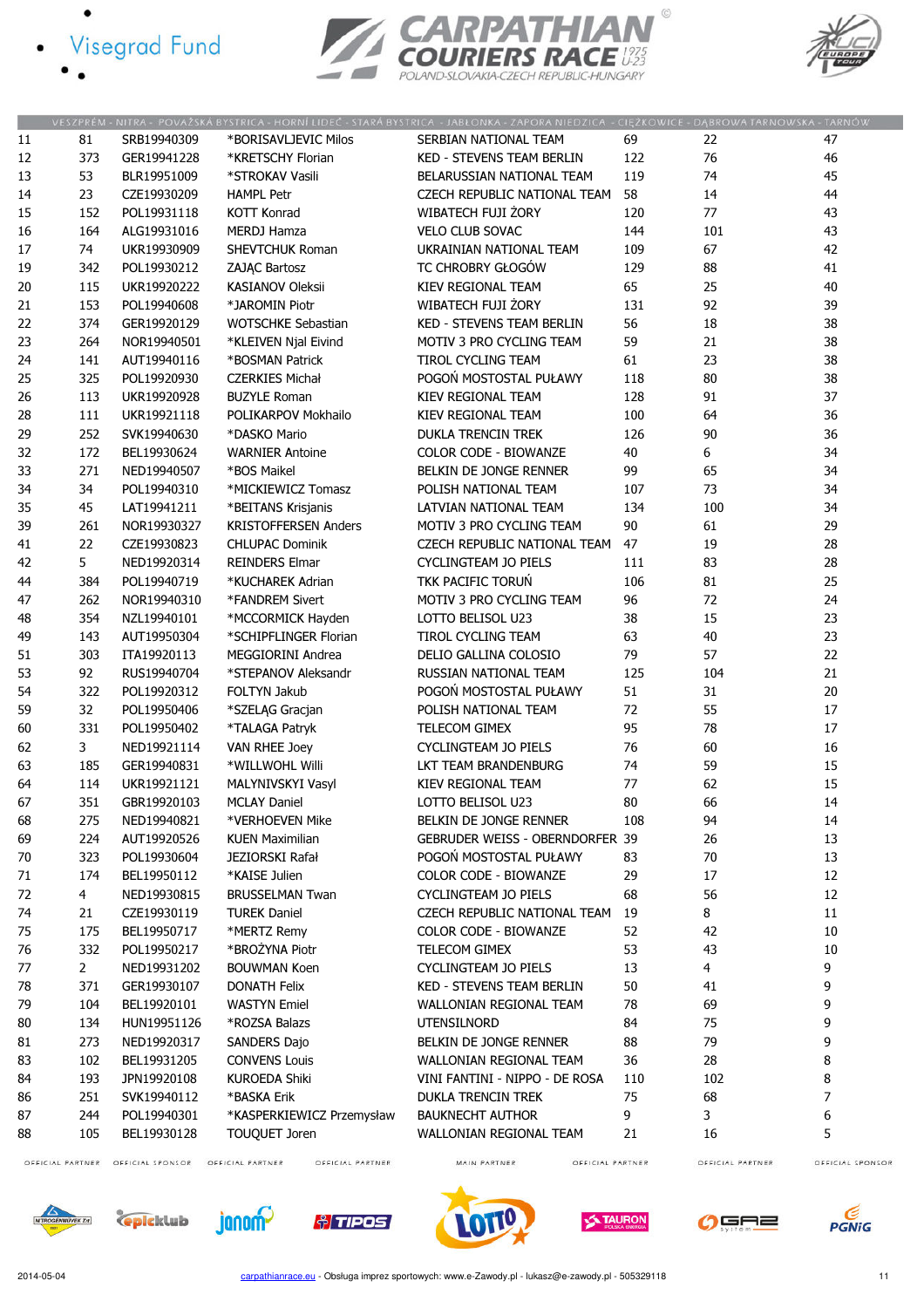





LOTTO

TIPOS

MUHLBERGER Gregor (142) TIROL CYCLING TEAM

|    |     |             |                    | VESZPREM - NITRA - POVAZSKA BYSTRICA - HORNI LIDEC - STARA BYSTRICA - JABŁONKA - ZAPORA NIEDZICA - CIEZKOWICE - DABROWA TARNOWSKA - TARNOW |    |    |  |
|----|-----|-------------|--------------------|--------------------------------------------------------------------------------------------------------------------------------------------|----|----|--|
| 90 | 83  | SRB19940506 | *STEFANOVIC Stefan | SERBIAN NATIONAL TEAM                                                                                                                      | 54 |    |  |
| 96 | 142 | AUT19940404 | *MUHLBERGER Gregor | TIROL CYCLING TEAM                                                                                                                         |    |    |  |
| 97 | 341 | POL19940715 | *STOSZ Patrvk      | TC CHROBRY GŁOGÓW                                                                                                                          | 14 |    |  |
| 98 | 385 | POL19930108 | FRANCZAK Wojciech  | TKK PACIFIC TORUN                                                                                                                          | 41 | 30 |  |

### PODZIAŁ KOSZULEK NA ETAPIE / JERSEY HOLDERS ON STAGE

#### Klasyfikacja indywidualna generalna - koszulka żółta Individual general classification - yellow jersey



Klasyfikacja punktowa - koszulka czerwona Classification by places – red jersey



Klasyfikacja górska - koszulka różowa Climbers classification - pink jersey



Klasyfikacja aktywnych punktowa - koszulka błękitna Classification by points - azure jersey



OFFICIAL PARTNER OFFICIAL SPONSOR OFFICIAL PARTNER

OFFICIAL PARTNER

MAIN PARTNER

OFFICIAL PARTNER

OFFICIAL PARTNER

OFFICIAL SPONSOR



**Gpicklub** 















2014-05-04 carpathianrace.eu - Obsługa imprez sportowych: www.e-Zawody.pl - lukasz@e-zawody.pl - 505329118

TAURON

STOSZ Patryk (341) TC CHROBRY GŁOGÓW

GROSU Eduard (191)

VINI FANTINI - NIPPO - DE ROSA

### JANOM

CAPIOT Amaury (352) LOTTO BELISOL U23